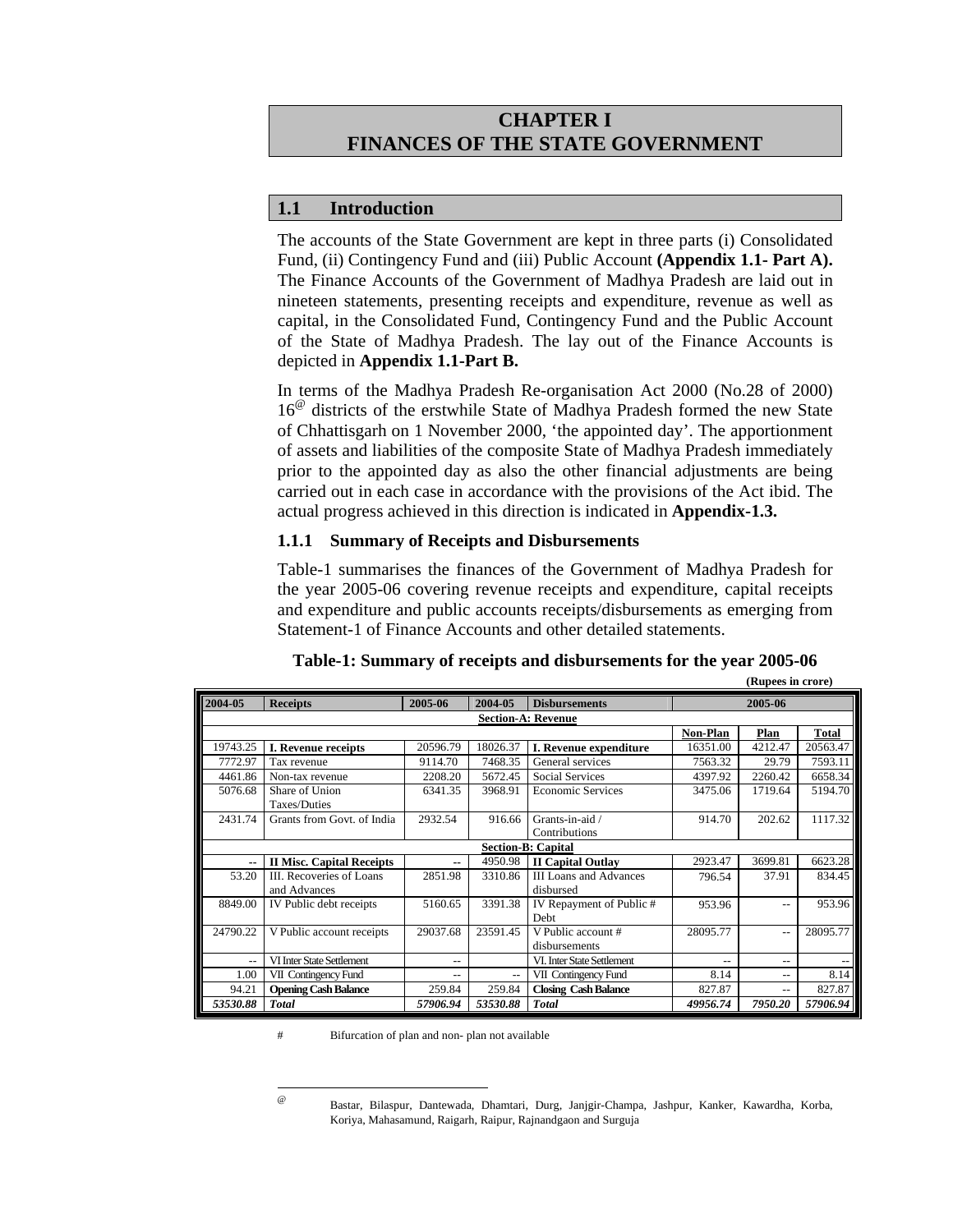Under revenue receipts section tax revenue increased from Rs. 7772.97 crore in 2004-05 to Rs. 9114.70 crore in 2005-06. While non-tax revenue decreased from Rs. 4461.86 crore to Rs. 2208.20 crore during 2005-06. Revenue expenditure under Social Services and Economic Services increased sharply from Rs. 5672.45 crore and Rs. 3968.91 crore in 2004-05 to Rs. 6658.34 crore and 5194.70 crore in 2005-06 respectively. Expenditure under Capital Section also increased from Rs. 4950.98 crore in 2004-05 to Rs. 6623.28 crore in 2005-06. There was healthy recovery of loans & advances of Rs. 2851.98 crore in 2005-06 as against Rs. 53.20 crore in 2004-05.

## **1.1.2 The Fiscal Responsibility and Budget Management (FRBM) Act, 2005**

The State Government has enacted the Madhya Pradesh Rajkoshiya Uttardayitva Avam Budget Prabandhan Adhiniyam, 2005 (Fiscal Responsibility and Budget Management (FRBM) Act 2005) which came into force from  $1<sup>st</sup>$  January 2006 to ensure prudence in fiscal management and fiscal stability by progressive elimination of revenue deficit, reduction in fiscal deficit, prudent debt management consistent with fiscal sustainability, greater transparency in fiscal operations of the Government and conduct of fiscal policy in a medium term framework and for matters connected therewith or incidental thereto*.* To give effect to the fiscal management objectives as laid down in the Act, and/or the rules framed (30 January 2006) thereunder the following fiscal targets were prescribed for the State Government:

- $\triangleright$  reduce revenue deficit in each of the financial year so as to eliminate it by  $31<sup>st</sup>$  March 2009 and generate revenue surplus thereafter
- $\triangleright$  reduce fiscal deficit in each of the financial year so as to bring it down to not more than 3 per cent of GSDP by  $31<sup>st</sup>$  March 2009
- $\triangleright$  ensure that within a period of 10 years, i.e. as on the 31<sup>st</sup> March 2015, total liabilities do not exceed 40 per cent of the estimated GSDP for that year.
- $\triangleright$  limit the annual incremental guarantees so as to ensure that the total guarantees do not exceed 80 per cent of the total revenue receipts in the year preceding the current year.

Provided that revenue deficit and fiscal deficit may exceed the limits specified under this section due to ground(s) of shortfall in the Central tax devolutions in relation to the budgetary estimates of the Union of India and/or unforeseen demands on the finances of the State Government arising out of internal disturbance or natural calamity or such other exceptional grounds as the State Government may specify.

Provided further that the Minister of Finance, shall review, every half year, the trends in receipts and expenditure in relation to the budget estimates and place before the State Legislature, the outcome of such review.

## **1.1.3 Fiscal policy statement (s) 2005-06**

In accordance with the provisions of the FRBM Act 2005, State Government is required to place the (a) Macro-Economic framework Statement**,**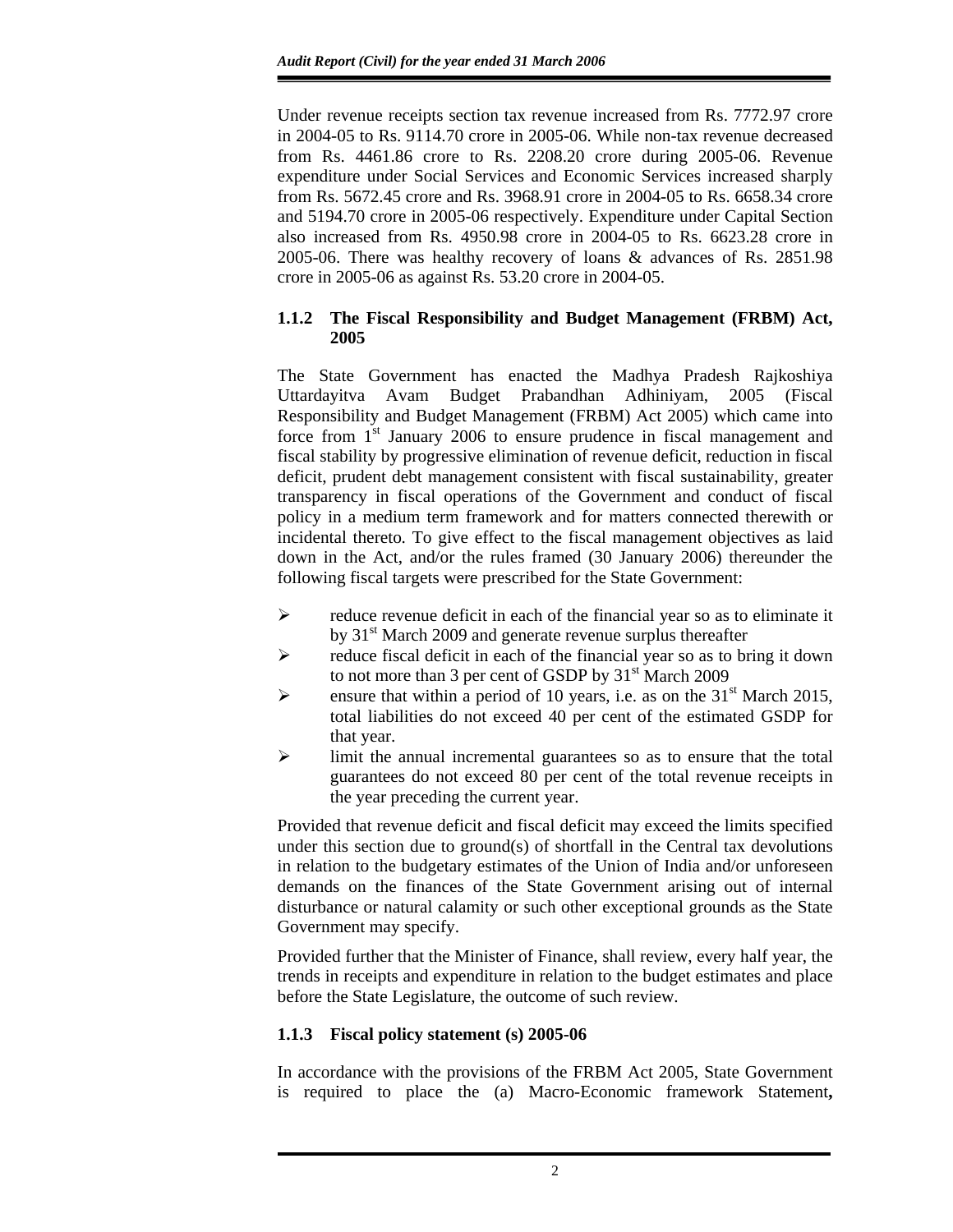(b) Medium Term Fiscal Policy Statement and (c) Fiscal policy strategy statement alongwith the Budget.

As FRBM Act came into force w.e.f.  $1<sup>st</sup>$  January 2006, the first set of these statements was placed in legislature alongwith the budget for the year 2006-07.

### **Para 1.1.4 Roadmap to achieve the Fiscal Targets as laid down in FRBM Act/Rules**

Keeping in view the fiscal targets laid down in the FRBM Act and/or the rules made thereunder and the anticipated annual rate of reduction of fiscal deficit of the States worked out by the Government of India for the TWFC award period following its recommendation, the State Government is required to develop its Own Fiscal Correction Path indicating fiscal indicators with target dates of implementation during the period from 2004-05 to 2009-10. The trends in select indicators for the period from 2004-05 to 2006-07 available in Macro Economics Framework Statement are given in **Appendix 1.2**.

## **1.2 Overview of Fiscal situation of the State**

### **1.2.1 Trends in Fiscal Aggregates**

 $\overline{a}$ \*

The fiscal position of the State Government during the current year as compared to the previous year is given in Table 2.

|            |        |                                  | (Rupees in crore)   |
|------------|--------|----------------------------------|---------------------|
| 2004-05    | Sl. No | <b>Major Aggregates</b>          | 2005-06             |
| 19743      | 1.     | Revenue Receipts (2+3+4)         | 20597               |
| 7773       | 2.     | <b>Tax Revenue</b>               | 9115                |
| 4462       | 3.     | Non-Tax Revenue                  | 2208                |
| 7508       | 4.     | Other Receipts                   | 9274                |
| 53         | 5.     | <b>Non-Debt Capital Receipts</b> | 2852                |
| 53         | 6.     | Of which Recovery of Loans       | 2852                |
| 19796      | 7.     | Total Receipts $(1+5)$           | 23449               |
| 19019      | 8.     | Non-Plan Expenditure (9+11)      | 20070               |
| 14861      | 9.     | On Revenue Account               | 16351               |
| 3661       | 10.    | Of which, Interest Payments      | 3422                |
| 4158       | 11.    | On Capital Account               | 3719                |
| 2775       | 12.    | Of which Loans disbursed         | 796                 |
| 7269       | 13.    | Plan Expenditure $(14+15)$       | 7950                |
| 3165       | 14.    | On Revenue Account               | 4212                |
| 4104       | 15.    | On Capital Account               | 3738                |
| 536        | 16.    | Of which Loans disbursed         | 38                  |
| 26288      | 17.    | Total Expenditure $(8+13)$       | 28020               |
| $(+)$ 1717 | 18.    | Revenue surplus $(+)$ (9+14-1)   | $(+)$ 34 $^{\circ}$ |
| 6492       | 19.    | Fiscal Deficit (17-1-5)          | 4571                |
| 2831       | 20.    | Primary Deficit (19-10)          | 1149                |

**Table 2** 

The revenue surplus of Rs. 1717 crore achieved by the State during 2004-05 has substantially declined to Rs. 34 crore. The surplus of Rs. 1717 crore during 2004-05 was overstated due to adjustment of grant of Rs. 2749 crore given to the MPSEB in 2003-04 as loan in 2004-05 resulting in increase in non-tax revenue. Fiscal deficit & Primary deficit had significantly decreased from Rs. 6492 crore and Rs. 2831 crore in 2004-05 to Rs. 4571 crore and

Revenue Surplus is understated by Rs. 814.78 crore due to conversion of Investment of earlier years under Rural Electrification Corporation into grant by State Government.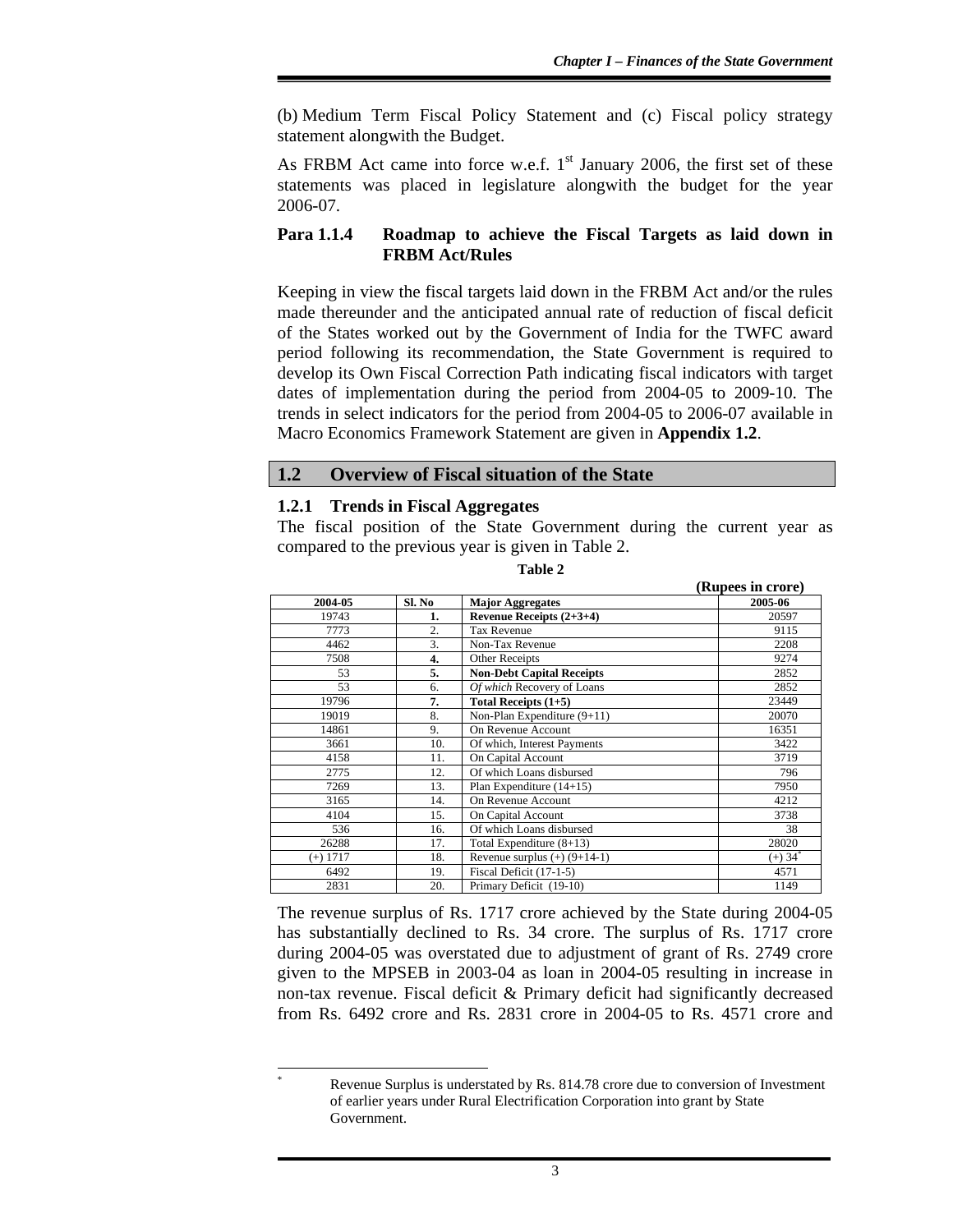Rs. 1149 crore in 2005-06 respectively mainly due to better recovery of loans and advances. The fiscal deficit during the year was 4.19 per cent of GSDP.

## **1.3 Audit Methodology**

Audit observations on the statements of Finance Accounts for the year 2005-06 bring out the trends in the major fiscal aggregates of receipts and expenditure; wherever necessary to analyse them, in the light of time series data **(Appendix 1.4 to 1.6)** and periodic comparisons. Major fiscal aggregates like tax and non-tax revenue, revenue and capital expenditure, internal debt and revenue and fiscal deficits have been presented as percentage to the Gross State Domestic Product (GSDP) at current market prices. The New GSDP series with 1993-94 as base, as published by the Director of Economics and Statistics of the State Government, have been used. For tax revenues, non-tax revenues, revenue expenditure etc., buoyancy projections have also been provided for a further estimation of the range of fluctuation with reference to the base represented by GSDP. The key indicators adopted for the purpose are (i) resources by volumes and sources, (ii) application of resources (iii) assets and liabilities, and (iv) management of deficits. Audit observations also take into account the cumulative impact of resource mobilization efforts, debt servicing and corrective fiscal measures. The overall financial performance of the State Government as a body corporate has been presented by the application of a set of ratios commonly adopted for the relational interpretation of fiscal aggregates. In addition, selected indicators of financial performance of the Government are also listed in this section; some of the terms used in this context are explained in **Appendix 1.1-Part C**.

## **1.4 State Finances by key Indicators**

# **1.4.1 Resources by volumes and sources**

Resources of the State Government consist of revenue receipts and capital receipts. Revenue receipts consists of tax revenues, non-tax revenues, state's share of union taxes and duties and grants-in-aid from the Government of India (GOI). Capital receipts comprise of miscellaneous capital receipts such as proceeds from disinvestments, recoveries of loans and advances, debt receipts from internal sources (market loans, borrowings from financial institutions/ commercial banks) and loans and advances from GOI as well as accruals from the Public account. **Table-3** shows that the total receipts of the State Government for the year 2005-06 were Rs. 57648 crore. Of these, the revenue receipts of the State Government were Rs. 20597 crore only, constituting 35.73 per cent of the total receipts. The balance of receipts came from borrowings, receipts from Contingency Fund and the Public Account.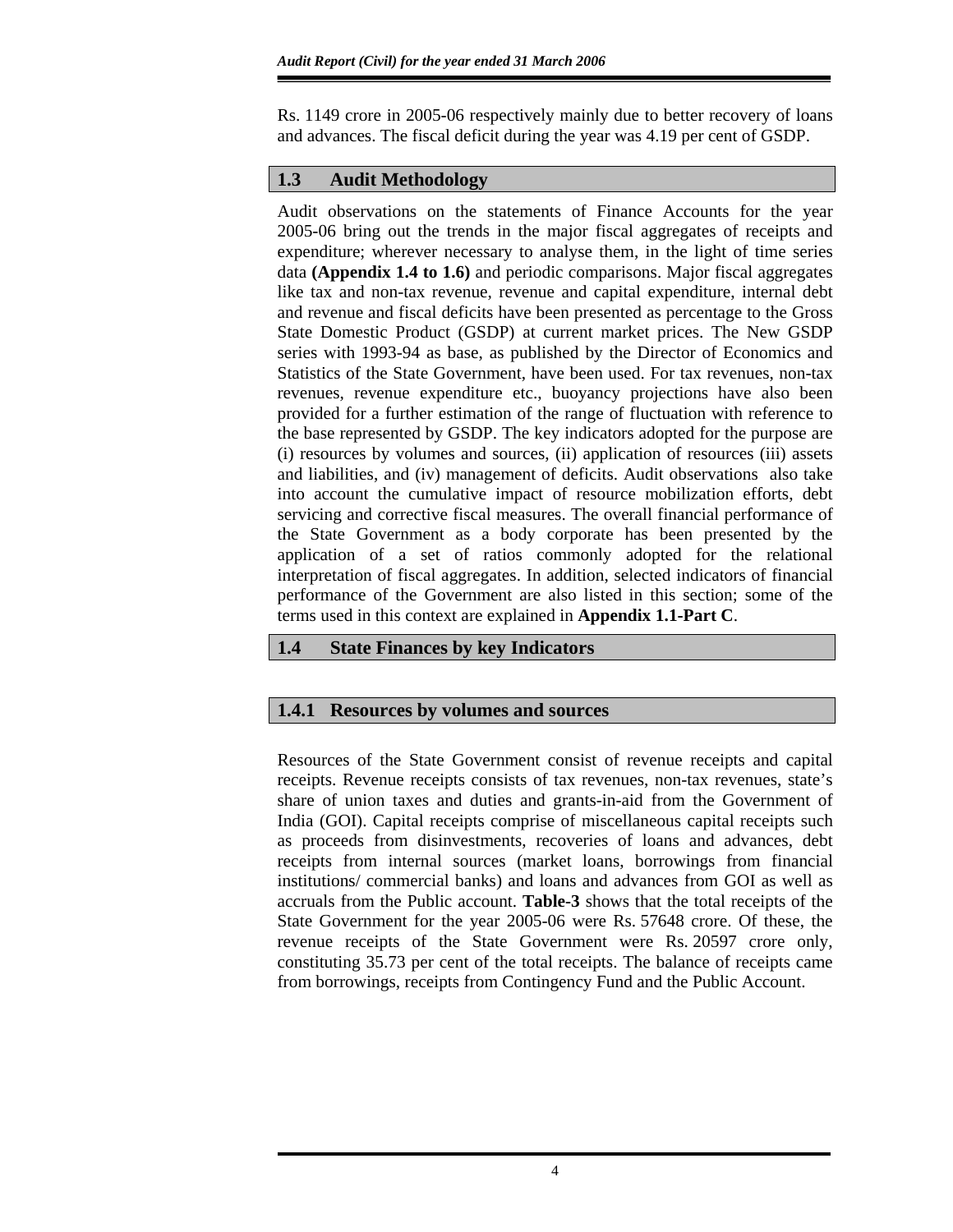#### **Table 3 – Resources of Madhya Pradesh**

|                       |                                      |       | (Rupees in crore) |
|-----------------------|--------------------------------------|-------|-------------------|
|                       | <b>I Revenue Receipts</b>            |       | 20597             |
|                       | <b>II Capital Receipts</b>           |       | 8013              |
| a                     | Recovery of Loans and Advances       | 2852  |                   |
| h                     | <b>Public Debt Receipts</b>          | 5161  |                   |
|                       | Miscellaneous Capital Receipts       |       |                   |
|                       | <b>III</b> Contingency fund Receipts |       | --                |
|                       | <b>IV Public Account Receipts</b>    |       | 29038             |
| a                     | Small Savings, Provident Fund, etc.  | 1330  |                   |
| b                     | Reserve Fund                         | 676   |                   |
| c                     | Deposits and Advances                | 4156  |                   |
| d                     | Suspense and Miscellaneous           | 16559 |                   |
| e                     | Remittances                          | 6317  |                   |
| <b>Total Receipts</b> |                                      |       | 57648             |

Suspense and Miscellaneous receipts were Rs 16559 crore as against disbursement of Rs. 16499 crore which indicates a marginal difference between receipts and disbursements. Suspense and Miscellaneous receipts of Rs 16559 crore constitute 57 per cent of Public Account Receipts.

#### **1.4.2 Revenue receipts**

Statement-11 of the Finance Accounts details revenue receipts of the Government. The revenue receipts consists of its own tax and non-tax revenues, Central tax transfers and grants-in-aid from GOI. Overall revenue receipts, its annual rate of growth, ratio of these receipts to the GSDP and buoyancies are indicated in **Table 4**.

|                                            | 2000-01     | 2001-02     | 2002-03 | 2003-04 | 2004-05 | 2005-06 |
|--------------------------------------------|-------------|-------------|---------|---------|---------|---------|
| Revenue Receipts (RR) (Rupees in crore)    | 12839       | 11211       | 13391   | 14289   | 19743   | 20597   |
| Own taxes (Rupees in crore and per cent)   | 5640        | 4679        | 6165    | 6789    | 7773    | 9115    |
|                                            | (43.93)     | (41.74)     | (46.04) | (47.51) | (39.37) | (44.26) |
| Non-Tax Revenue (Rupees in crore and per   | 1724        | 1602        | 1635    | 1480    | 4462    | 2208    |
| cent)                                      | (13.43)     | (14.29)     | (12.21) | (10.36) | (22.60) | (10.72) |
| <b>Central Tax Transfers</b>               | 3955        | 3439        | 3729    | 4247    | 5077    | 6341    |
| (Rupees in crore and per cent)             | (30.80)     | (30.68)     | (27.85) | (29.72) | (25.72) | (30.78) |
| Grants-in-aid (Rupees in crore and per     | 1520        | 1491        | 1862    | 1773    | 2431    | 2933    |
| cent)                                      | (11.84)     | (13.30)     | (13.90) | (12.41) | (12.31) | (14.24) |
| Rate of Growth of RR                       | $(-)2.76$   | $(-)$ 12.68 | 19.45   | 6.70    | 38.16   | 4.32    |
| (per cent)                                 |             |             |         |         |         |         |
| RR/GSDP (per cent)                         | 14.52       | 13.79       | 16.13   | 14.14   | 18.29   | 18.88   |
| Revenue Buoyancy (ratio)                   | *           | $*$         | 9.166   | 0.309   | 5.588   | 4.130   |
| State's own tax buoyancy (ratio)           | *           | $\ast$      | 14.962  | 0.466   | 2.122   | 16.501  |
| Revenue buoyancy with reference to State's | *           | *           | 0.612   | 0.662   | 2.633   | 0.250   |
| own taxes (ratio)                          |             |             |         |         |         |         |
| <b>GSDP</b> Growth (percent)               | $(-)$ 10.45 | $(-) 8.09$  | 2.122   | 21.703  | 6.828   | 1.046   |

**Table 4: Revenue Receipts – Basic Parameters** 

\* Growth of RR and own Tax revenue as also GSDP was negative during 2000-01 and 2001-02.

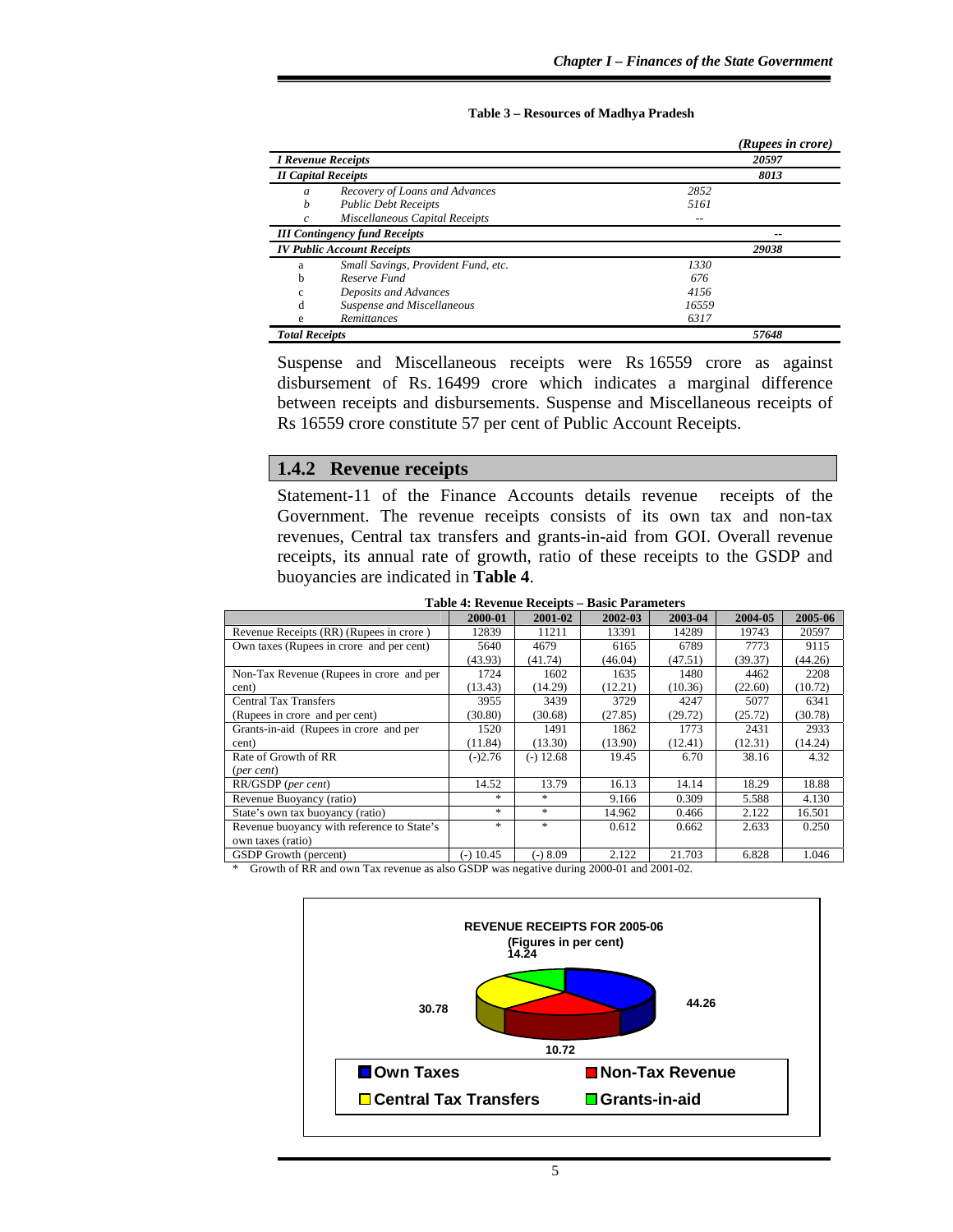## **General Trend**

The revenue receipts of Rs. 20597 crore during 2005-06 were less than the estimate of Rs. 21344 crore which was mainly due to decrease of Rs. 862 crore estimated for grants-in-aid from GOI. As against the estimated share of Tax revenue and non-tax revenue of 41.85 per cent and 10.49 per cent in revenue receipts respectively in 2005-06, these were actually 44.26 and 10.72 per cent during 2005-06.

Rate of growth of revenue receipts, which was 38.16 per cent during 2004-05 has significantly decreased to 4.32 per cent during the year 2005-06 mainly due to decrease in non-tax revenue. While the receipts from Own Taxes, Central Tax Transfers and grant-in-aid increased by 4.89 per cent, 5.06 per cent and 1.93 per cent respectively, the receipts from non-tax revenue decreased by 11.88 per cent. The increase of Rs. 854 crore in the revenue receipts during 2005-06 was due to increase in receipts mainly under Taxes on Sales, Trades etc. (Rs. 596 crore), Interest Receipts (Rs. 501 crore), Corporation Tax (Rs. 306 crore) and Taxes on Income other than Corporation Tax (Rs. 304 crore). Increase in the collection of revenue receipts by Rs. 854 crore helped State Government in achieving the revenue surplus of Rs. 34 crore during the year.

On an average around 55 per cent of the revenue had come from the State's Own Resources, while Central Tax Transfers and Grant in Aid together continued to contribute nearly 45 per cent of the total revenue. Taxes on Sales, Trades etc was the major source of State's own tax revenue having contributed 50 per cent of the tax revenue followed by State Excise (15 per cent), Taxes on Stamps and Registration (11 per cent) etc.

## **Own Tax Revenue**

The TWFC has projected State own tax revenue to grow at 14.40 per cent for the period 2005-06 to 2009-10. The actual growth during 2005-06 was 17.26 per cent, which shows that the projection given by TWFC was well achieved by the State Government. State Own tax revenue and non-tax revenue of Rs. 9115 crore and Rs. 2208 crore respectively during 2005-06 were more than Rs. 9034 crore and Rs. 2137 crore respectively as projected by the TWFC. The sharp increase of Own Tax buoyancy from 2.12 in 2004-05 to 16.5 in 2005-06 was mainly due to marginal growth of GSDP during 2005-06 as compared to the previous year.

## **Non-Tax Revenue**

TWFC has suggested annual growth of 11 per cent in non-tax revenue. It was observed that there was a negative growth of 30.17 *per cent* and 9.48 *per cent*  during 2000-01 and 2003-04 respectively. During 2004-05 it was increased to 201 *percent* and declined to 51 *percent* in 2005-06 mainly due to refund of grant of Rs. 2749 crore by the MPSEB to the State Government during 2004- 05. Of non-tax revenue Sources, non-ferrous Mining and Metallurgical Industries (37 per cent), Interest Receipts (24 per cent) and Forestry and Wild Life (22 per cent) were the principal contributors. There was increase of Rs. 501 crore under interest receipts and decrease of Rs. 8 crore, Rs. 13 crore, Rs. 274 crore under irrigation, social services and economic services respectively during the year as compared to the previous year.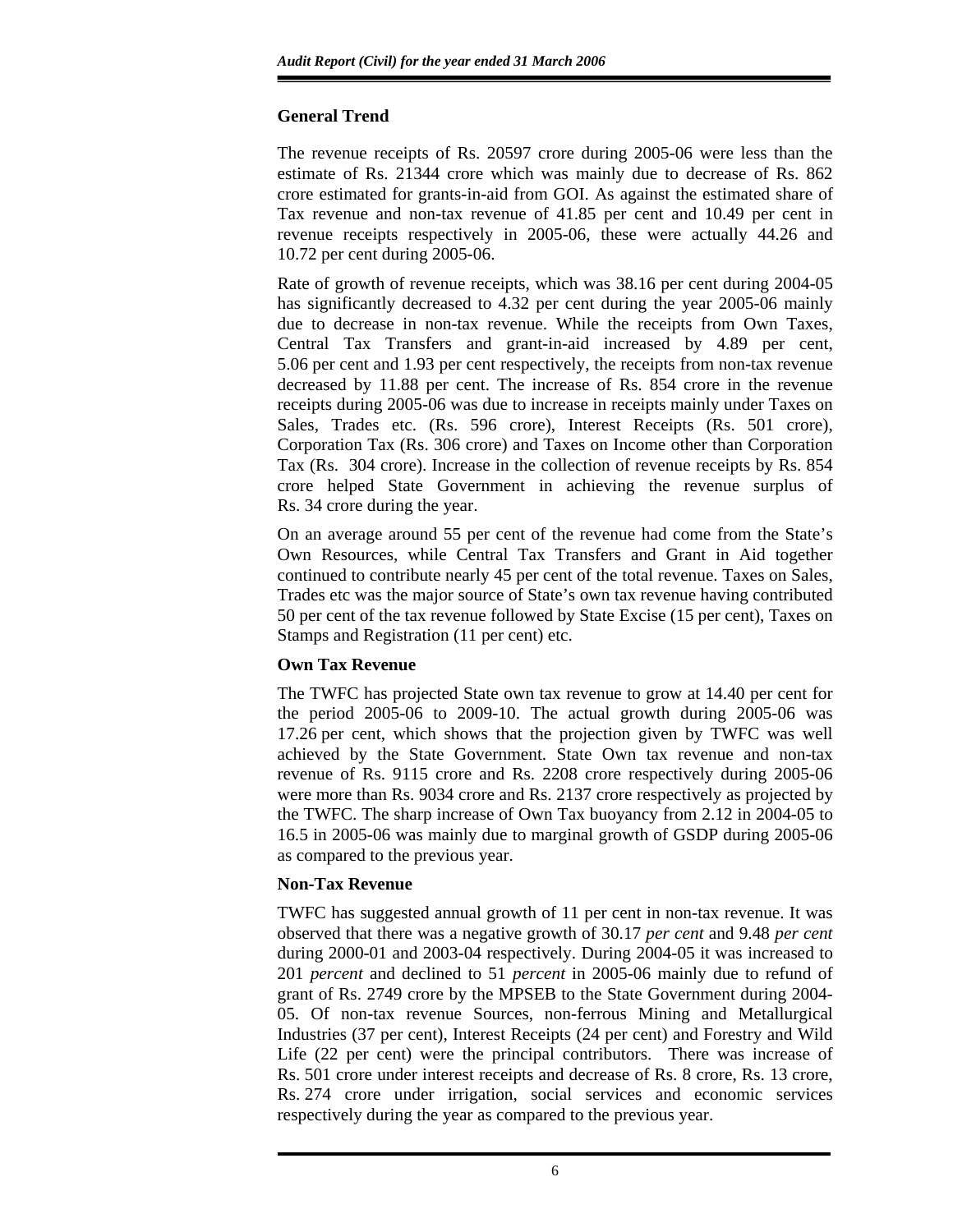## **Central Tax transfer**

The Central tax devolutions are determined by the TWFC award. The Central tax transfer of Rs. 6341 crore was marginally less than the estimated amount of Rs. 6377 crore as given in Macro Economic Framework Statement.

### **Grant-in-aid**

The non-plan grant which was Rs. 458.82 crore in 2004-05 increased to Rs. 767.86 crore in 2005-06 mainly due to increase under head "Grant under the proviso to Article 275 (i) of constitution" (Rs. 183 crore) and "Grant towards contribution to Calamity Relief Fund" (Rs. 132 crore). Grants for Central Plan and Centrally Sponsored Plan Schemes increased from Rs. 59.73 crore and Rs. 599.44 crore in 2004-05 to Rs. 65.88 crore and Rs. 835.20 crore in 2005-06 respectively, while Grants for State plan schemes decreased from Rs. 1313.75 crore in 2004-05 to Rs. 1263.60 crore in 2005-06.

### **Arrears of revenue**

Department wise status of arrears of revenue during 2005-06 are as detailed below:

| <b>Sl. No.</b> | <b>Name of Department</b>   | <b>Arrear of Revenue (Rupees in crore)</b> |
|----------------|-----------------------------|--------------------------------------------|
|                | Tax on vehicle              | 33.83                                      |
| 2.             | <b>State Excise</b>         | 53.73                                      |
| 3.             | Electricity                 | 32.85                                      |
| 4.             | <b>Commercial Tax</b>       | 759.30                                     |
| 5.             | Mining                      | 11.11                                      |
| 6.             | Co-operation                | 9.36                                       |
| 7.             | Stamp duty and Registration | 66.38                                      |
| 8.             | Forest                      | 18.99                                      |
|                | <b>Total</b>                | 985.55                                     |

**Department-wise status of the arrears of Revenue during 2005-06** 

The Departments concerned have not furnished information regarding the arrears on account of cases pending in courts.

## **1.4.3 Sources of Receipts**

The source of receipts under different heads as well as GSDP during 2000-06 is indicated in **Table-5.**

| Table-5: Source of Receipts – Trends |  |  |  |
|--------------------------------------|--|--|--|
|--------------------------------------|--|--|--|

 **(Rupees in crore)** 

| Year    | Revenue<br><b>Receipts</b> |                                    | <b>Capital Receipts</b>        | <b>Total</b><br><b>Receipts</b>     | <b>Gross State</b><br><b>Domestic</b>   |       |                |
|---------|----------------------------|------------------------------------|--------------------------------|-------------------------------------|-----------------------------------------|-------|----------------|
|         |                            | <b>Non-Debt</b><br><b>Receipts</b> | <b>Debt</b><br><b>Receipts</b> | Contingency<br><b>Fund Receipts</b> | <b>Accruals</b><br>in Public<br>Account |       | <b>Product</b> |
| 2000-01 | 12839                      | 13                                 | 3101                           |                                     | 16520                                   | 32480 | 88445          |
| 2001-02 | 11211                      | 1588                               | 3281                           | --                                  | 15013                                   | 31093 | 81286          |
| 2002-03 | 13391                      | 43                                 | 4949                           | --                                  | 20120                                   | 38503 | 83011          |
| 2003-04 | 14289                      | 36                                 | 9938                           | $- -$                               | 22285                                   | 46548 | 101027         |
| 2004-05 | 19743                      | 53                                 | 8849                           |                                     | 24790                                   | 53436 | 107926         |
| 2005-06 | 20597                      | 2852                               | 5161                           | $- -$                               | 29038                                   | 57648 | 109055 $(A)$   |

### **A- Advance estimates**

The relative share of revenue receipts in total Receipts decreased from 39.53 per cent in 2000-01 to 35.73 per cent in 2005-06, while the share of Capital Receipts in total Receipts increased from 60.47 per cent in 2000-01 to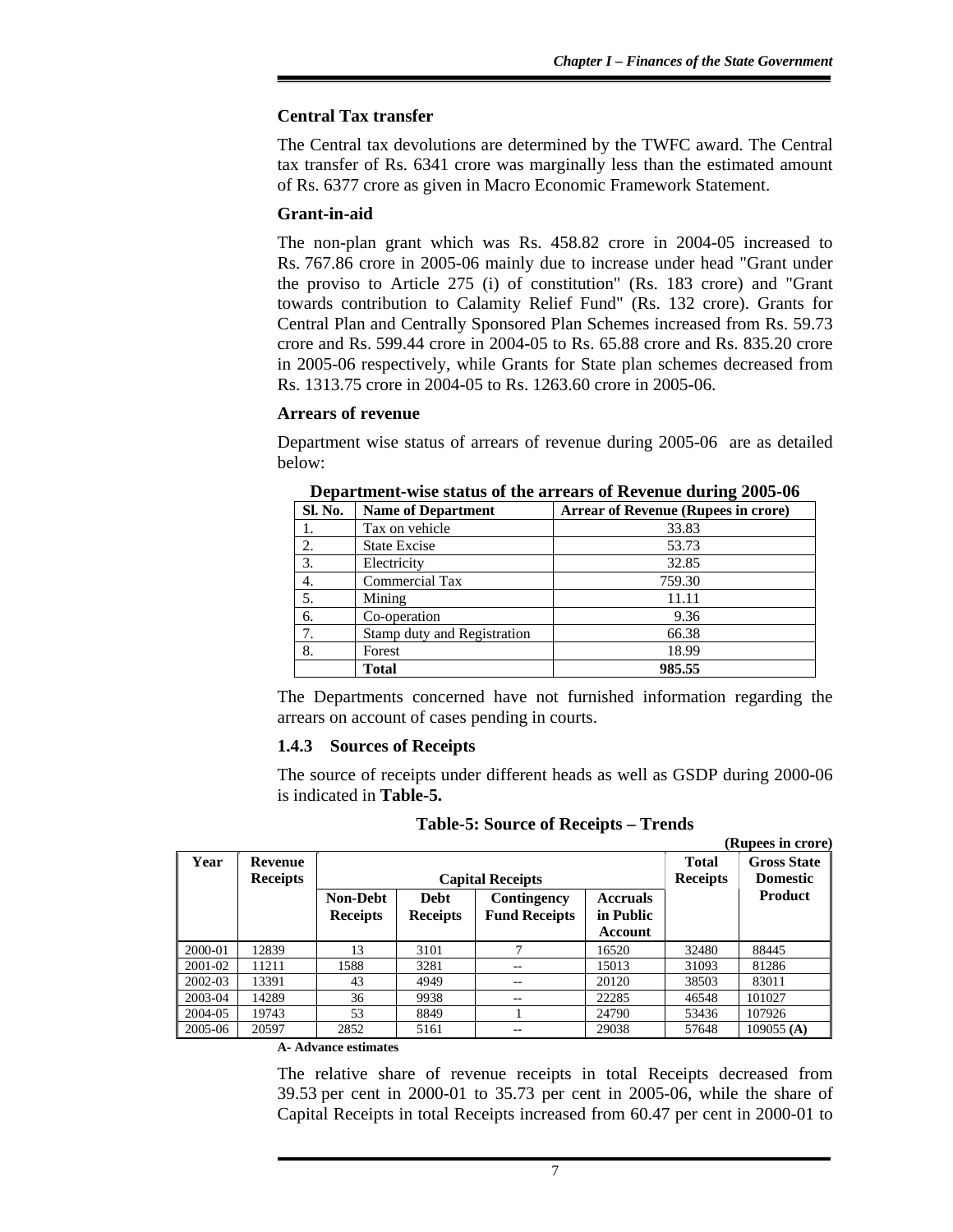64.27 per cent in 2005-06. The non-debt receipts and accruals in the Public Account increased sharply by 5281 per cent and 17.14 per cent respectively during 2005-06 over previous year, while debt receipts decreased by 41.68 per cent during 2005-06 over previous year.

The sharp increase in non-debt receipts during the year 2005-06 was mainly on account of repayment of loan by MPSEB under Major Head 6801-Loan for power projects (Rs. 2816.82 crore).

### **1.5 Application of resources**

### **1.5.1 Growth of Expenditure**

Statement 12 of the Finance Accounts depicts the detailed revenue expenditure by minor heads and capital expenditure by major heads. States raise resources to perform their sovereign functions, maintain their existing nature of delivery of social and economic services, to extend the network of these services through capital expenditure and investments and to discharge their debt service obligations. The total expenditure of the State increased from Rs. 16391 crore in 2000-01 to Rs. 28020 crore in 2005-06. Total expenditure, its annual growth rate and ratio of expenditure to the State GSDP and to revenue receipts and its buoyancy with respect to GSDP and revenue receipts are indicated in **Table-6.** 

|                           | 2000-01                                                 | 2001-02 | 2002-03 | 2003-04 | 2004-05 | 2005-06 |  |  |  |  |
|---------------------------|---------------------------------------------------------|---------|---------|---------|---------|---------|--|--|--|--|
| Total expenditure (TE)*   | 16391                                                   | 16444   | 17496   | 21648   | 26288   | 28020   |  |  |  |  |
| (Rupees in crore)         |                                                         |         |         |         |         |         |  |  |  |  |
| Rate of Growth (per cent) | $- -$                                                   | 0.32    | 6.40    | 23.73   | 21.43   | 6.58    |  |  |  |  |
| TE/GSDP Ratio (per cent)  | 18.53                                                   | 20.23   | 21.08   | 21.43   | 24.36   | 25.69   |  |  |  |  |
| RR /TE Ratio (per cent)   | 78.33                                                   | 68.18   | 76.54   | 66.00   | 75.10   | 73.50   |  |  |  |  |
|                           | <b>Buoyancy of Total Expenditure with reference to:</b> |         |         |         |         |         |  |  |  |  |
| GSDP (ratio)              | 4                                                       |         | 3.014   | 1.093   | 3.142   | 6.290   |  |  |  |  |
| RR (ratio)                | ÷                                                       |         | 0.328   | 3.541   | 0.561   | 1.523   |  |  |  |  |

**Table-6: Total Expenditure – Basic Parameters** 

\* Total expenditure includes revenue expenditure, capital expenditure and loans and advances.

♣ Growth of RR as well as GSDP was negative during 2000-01 and 2001-02.

The increase in total expenditure in the current year was primarily due to increase of Rs. 2537 crore under Revenue Section, Rs. 1672 crore under Capital Section. The ratio of revenue receipts to total expenditure decreased from 75 per cent in 2004-05 to 74 per cent in 2005-06 indicating that about 74 per cent of the States total expenditure was met from its current revenue and the balance of 26 per cent was financed from borrowings. The buoyancy ratio of total expenditure with reference to GSDP and revenue receipts increased from 3.142 and 0.561 in 2004-05 to 6.290 and 1.523 in 2005-06 due to marginal growth of GSDP during 2005-06 in comparison to 2004-05.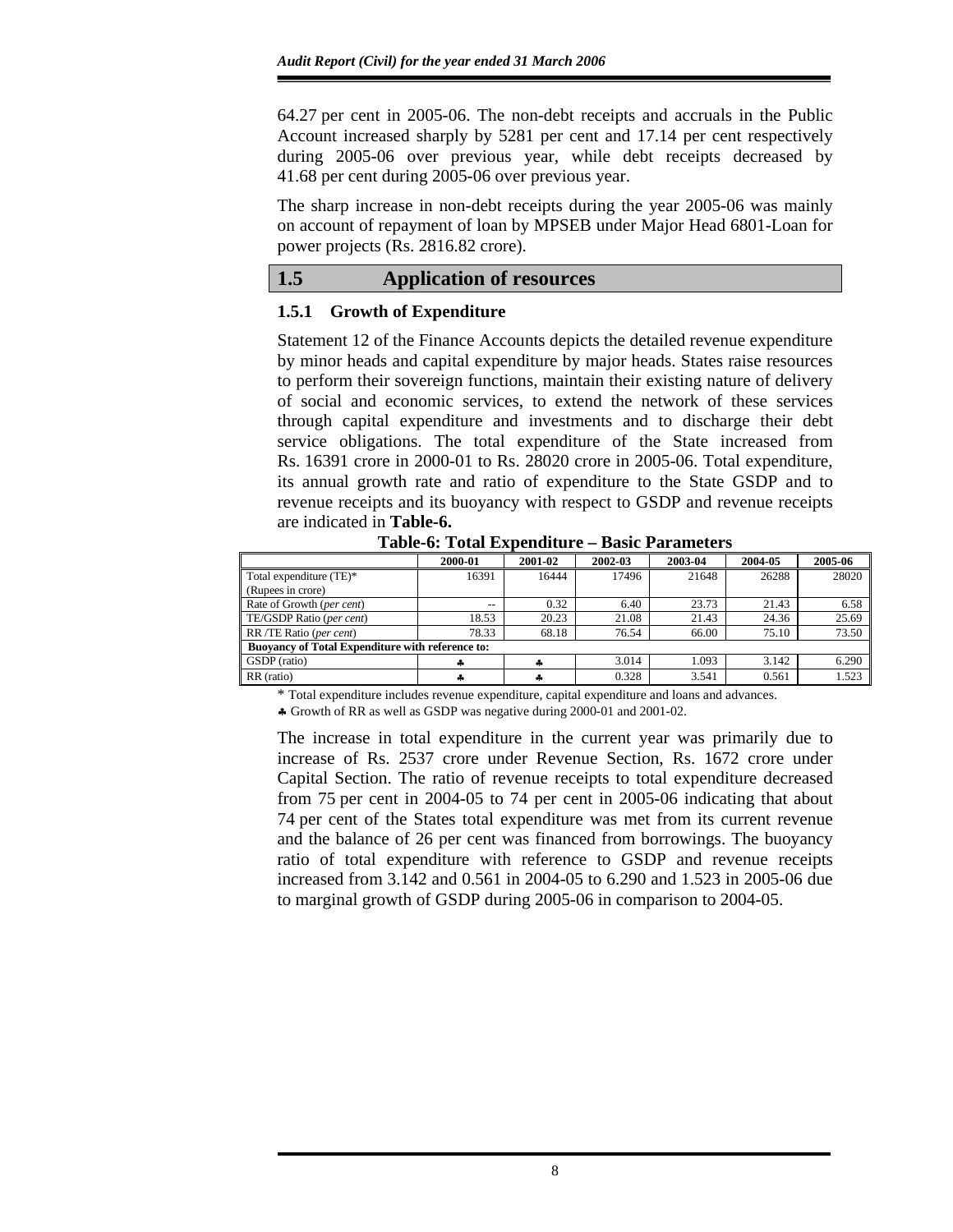

*Trends in Total Expenditure by Activities:* In terms of the activities, total expenditure could be considered as being composed of expenditure on general services including interest payments, social and economic services, grants-inaid and loans and advances. Relative share of these components in total expenditure is indicated in **Table-7.**

|                            |         |         |         |         | (in per cent) |         |  |
|----------------------------|---------|---------|---------|---------|---------------|---------|--|
|                            | 2000-01 | 2001-02 | 2002-03 | 2003-04 | 2004-05       | 2005-06 |  |
| <b>General Services</b>    | 32.57   | 30.80   | 31.33   | 30.53   | 28.96         | 27.53   |  |
| Of which Interest payments | 14.70   | 13.70   | 14.30   | 14.80   | 13.92         | 12.21   |  |
| <b>Social Services</b>     | 36.43   | 28.92   | 33.26   | 27.05   | 23.22         | 26.03   |  |
| <b>Economic Services</b>   | 25.97   | 34.30   | 30.34   | 38.74   | 31.73         | 39.48   |  |
| Grants-in-aid              | 3.22    | 2.27    | 2.32    | 2.73    | 3.49          | 3.99    |  |
| <b>Loans and Advances</b>  | 1.81    | 3.64    | 2.75    | 0.95    | 12.60         | 2.97    |  |

**Table-7: Components of Expenditure – Relative Share** 

The movement of the relative shares of these components of expenditure indicated that the share of disbursement of loans and advances in total expenditure declined from 12.60 per cent in 2004-05 to 2.97 per cent in 2005- 06 respectively. However, the share of Social services and Economic Services in total expenditure increased from 23.22 and 31.73 per cent in 2004-05 to 26.03 and 39.48 per cent in 2005-06 respectively. The sharp decline in relative share of loans and advances was mainly due to less disbursement under Energy Sector, while increase in relative share of social services was mainly due to more revenue expenditure under 'Education Sports Art & Culture' (Rs. 354 crore), "Social Welfare and Nutrition" (Rs. 330 crore) and "Welfare of SC,ST & OB Class (Rs. 156 crore). Increase in relative share of Economic services was mainly due to more expenditure under 'Energy' (Rs. 517 crore) and 'Transport' (Rs. 158 crore).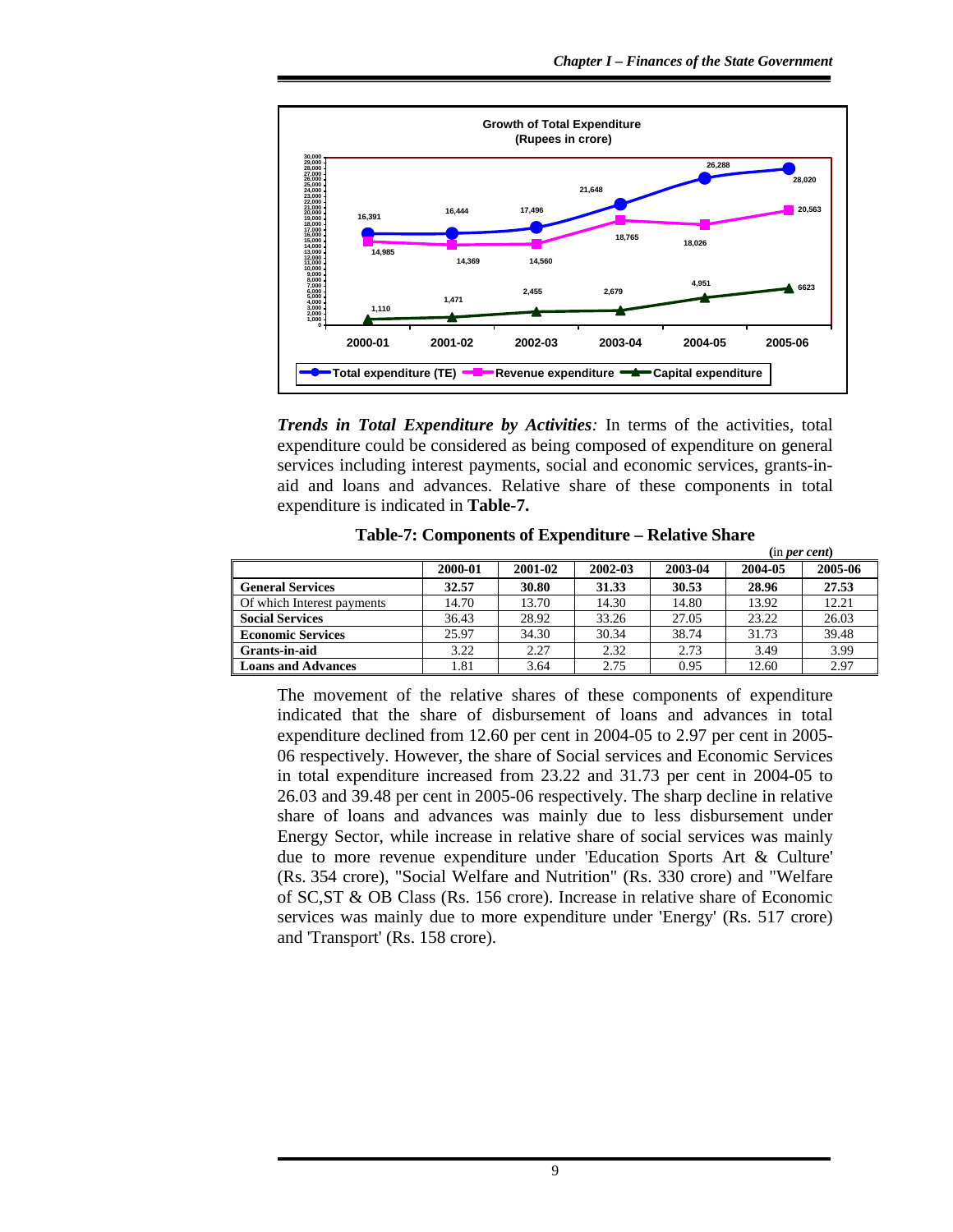

### **1.5.2 Incidence of Revenue expenditure**

Revenue expenditure had the predominant share in total expenditure. Revenue expenditure is incurred to maintain the current level of services and payments, for the past obligations and as such does not result in any addition to the States infrastructure and service network. The overall revenue expenditure, its rate of growth, ratio of revenue expenditure to GSDP and to revenue receipts and its buoyancy are indicated in **Table-8.**

|                                                                                            |         | (Rupees in crore and percent in bracket) |         |         |         |         |  |  |
|--------------------------------------------------------------------------------------------|---------|------------------------------------------|---------|---------|---------|---------|--|--|
|                                                                                            | 2000-01 | 2001-02                                  | 2002-03 | 2003-04 | 2004-05 | 2005-06 |  |  |
| Revenue Expenditure (RE)                                                                   | 14985   | 14369                                    | 14560   | 18765   | 18026   | 20563   |  |  |
| Of which Non Plan Revenue                                                                  | 12302   | 11853                                    | 11040   | 15949   | 14861   | 16351   |  |  |
| Expenditure (NPRE)                                                                         | (82.10) | (82.49)                                  | (75.82) | (84.99) | (82.44) | (79.52) |  |  |
| Plan Revenue Expenditure                                                                   | 2683    | 2516                                     | 3520    | 2816    | 3165    | 4212    |  |  |
| (PRE)                                                                                      | (17.90) | (17.51)                                  | (24.18) | (15.01) | (17.56) | (20.48) |  |  |
| Rate of Growth (per cent)                                                                  | Neg.    | Neg.                                     | Neg.    | 44.46   | Neg.    | 10.02   |  |  |
| <b>NPRE</b>                                                                                |         |                                          |         |         |         |         |  |  |
| PRE                                                                                        | Neg.    | Neg.                                     | 39.90   | Neg.    | 12.39   | 33.08   |  |  |
| NPRE/GSDP                                                                                  | 13.90   | 14.58                                    | 13.29   | 15.78   | 13.76   | 14.99   |  |  |
| (per cent)                                                                                 |         |                                          |         |         |         |         |  |  |
| NPRE as per cent of TE                                                                     | 75.05   | 72.08                                    | 63.10   | 73.67   | 56.53   | 58.35   |  |  |
| NPRE as <i>per cent</i> of RR                                                              | 95.81   | 105.72                                   | 82.44   | 111.61  | 75.27   | 79.38   |  |  |
| <b>Buoyancy of Revenue Expenditure with</b>                                                |         |                                          |         |         |         |         |  |  |
| GSDP (ratio)                                                                               | ۰.      | ۵.                                       | 0.622   | 1.330   | ۰.      | 13.451  |  |  |
| Revenue Receipts (ratio)                                                                   | 4       | ه.                                       | 0.067   | 4.310   | ۵.      | 3.256   |  |  |
| Growth of RR and GSDP during 2000-01 and 2001-02 as also of RE during 2004-05 was negative |         |                                          |         |         |         |         |  |  |

**Table-8: Revenue Expenditure: Basic Parameters** 

♣- Growth of RR and GSDP during 2000-01 and 2001-02 as also of RE during 2004-05 was negative.

Revenue expenditure of the State increased by 14 per cent from Rs. 18026 crore in 2004-05 to Rs. 20563 crore in 2005-06. The increase was mainly due to more expenditure on Power (Rs. 518 crore), General Education (Rs. 356 crore), Relief on account of Natural Calamities (Rs. 320 crore), Pension and Other Retirement benefits (227 crore) and Other Rural Development Programmes (Rs. 289 crore) in comparison to previous year. Both the components of revenue expenditure, non-plan revenue expenditure and plan revenue expenditure had increased from Rs. 14861 crore and 3165 crore in 2004-05 to Rs. 16351 crore and Rs. 4212 crore in 2005-06 respectively. The rate of growth of NPRE and PRE sharply increased from negative and 12.39 per cent in 2004-05 to 10.02 per cent and 33.08 percent during 2005-06. The ratio of non-plan revenue expenditure to total expenditure and revenue receipts increased from 56.53 and 75.27 per cent in 2004-05 to 58.35 and 79.38 per cent in 2005-06. Buoyancy ratio of revenue expenditure with GSDP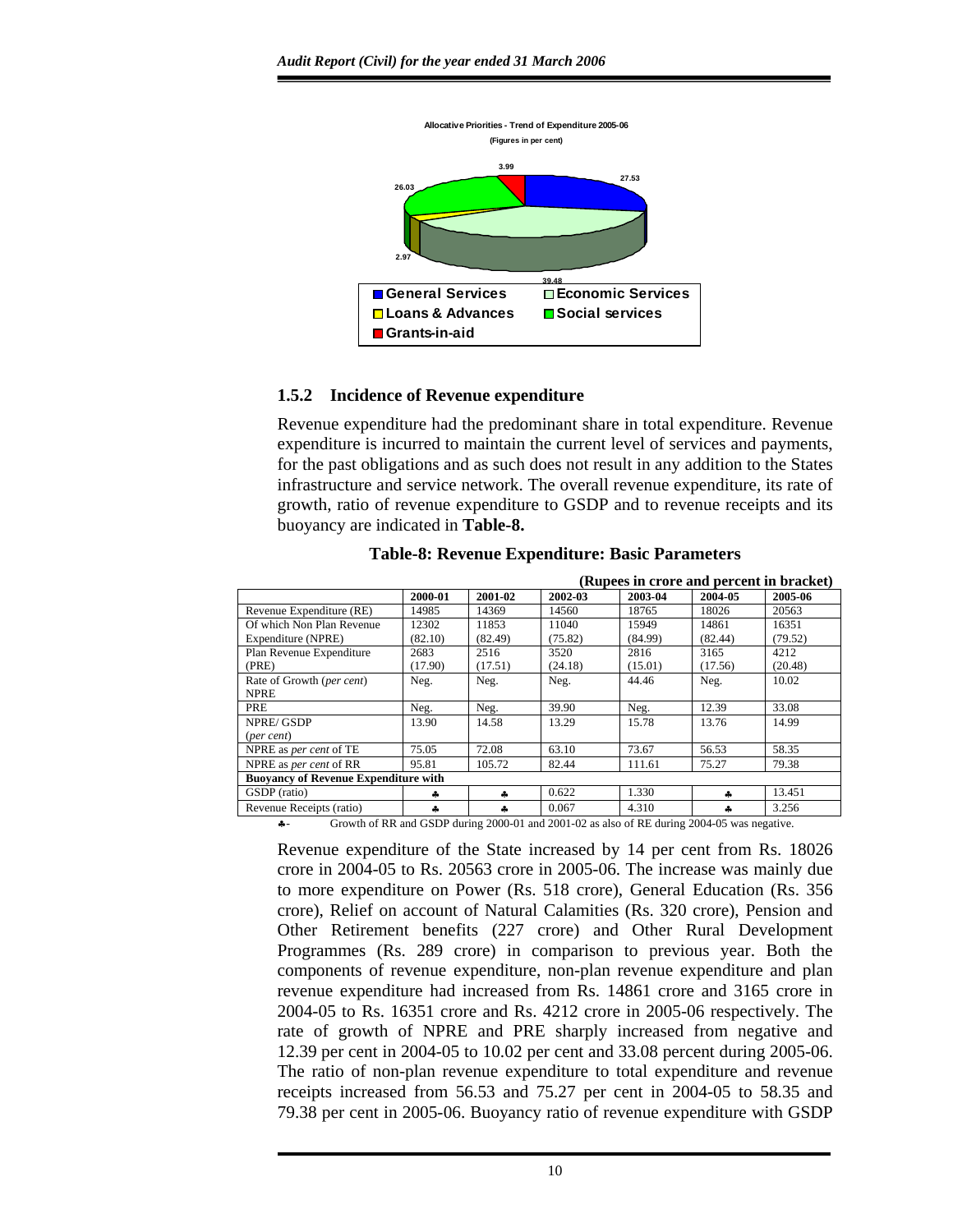was 13.451 during the year which was maximum during the entire period 2000-06. Buoyancy of revenue expenditure with revenue receipts was 3.256 during the year due to decrease in non-tax revenue. As against the growth of 11.46 per cent estimated for non plan revenue expenditure there was actual growth of 10.02 per cent in 2005-06. However the expenditure on Salary (Rs. 5669 crore), Interest payment (Rs. 3422 crore) and Pension (Rs. 1557 crore) together consumed 52 per cent of the total revenue receipts of the State during the year. Total non-plan revenue expenditure of Rs. 16351 crore was more than the projected figure of Rs. 13150 crore by TWFC. The increase was mainly under 'Interest Payment' (Rs. 167 crore) 'General Services' (Rs. 565 crore), 'Social Services' (Rs. 393 crore) and 'Economic Services (Rs. 1910 crore).

## **1.5.3 Committed Expenditure**

### *Expenditure on Salaries*

|                                            |         |         |         |           |         | (Rupees in crore) |
|--------------------------------------------|---------|---------|---------|-----------|---------|-------------------|
| <b>Heads</b>                               | 2000-01 | 2001-02 | 2002-03 | 2003-04   | 2004-05 | 2005-06           |
| <b>Expenditure on Salaries</b><br>Of which | 5715*   | 4669*   | 5258*   | 5312*     | 6176*   | $5669*$ @         |
| Non-Plan Head                              | NA      | NA      | NA      | <b>NA</b> | NA      | 5058              |
| Plan Head                                  | NA      | NA      | NA      | NA        | NA      | 611               |
| As per cent of GSDP                        | 6.46    | 5.74    | 6.33    | 5.26      | 5.72    | 5.20              |
| As per cent of RR                          | 44.51   | 41.65   | 39.27   | 37.17     | 31.28   | 27.52             |

### **Table-9: Expenditure on Salaries**

Figures as were obtained from Department

Source: Finance Accounts of year 2005-06

Salary for year 2005-06 was 5.20 per cent of GSDP and 27.52 per cent of revenue receipts. Macro Economic framework statement estimated increase in salary @ 7.5 percent from 2007-08.

### *Pension Payments*

#### **Table 10: Expenditure on Pensions**

|                                |              |         |         |         | (Rupees in crore) |         |
|--------------------------------|--------------|---------|---------|---------|-------------------|---------|
| <b>Heads</b>                   | 2000-01      | 2001-02 | 2002-03 | 2003-04 | 2004-05           | 2005-06 |
| <b>Expenditure on Pensions</b> | 962.65       | 1010.76 | 1082.68 | 1197.27 | 1329.89           | 1557.14 |
| As per cent of GSDP            | 1.09         | 1.24    | 1.30    | 1.18    | 1.23              | 1.43    |
| As per cent of RR              | $\mathbf{r}$ |         |         |         |                   |         |

The State Government has estimated in medium term fiscal policy statement average increase rate of 9.66 per cent in pension from 2007-08. TWFC adopted an annual growth rate of 10 percent and applied it to base year estimated to generate payment levels in the forecast period. It was however observed that there was higher growth rate of 11.11 percent and 17.06 percent in 2004-05 and 2005-06 respectively, mainly due to more expenditure on superannuation and Retirement allowances and normal growth expenditure.

While the State Government projected pension liabilities of Rs. 1548 crore during 2005-06, the actual pension payments were Rs. 1557 crore.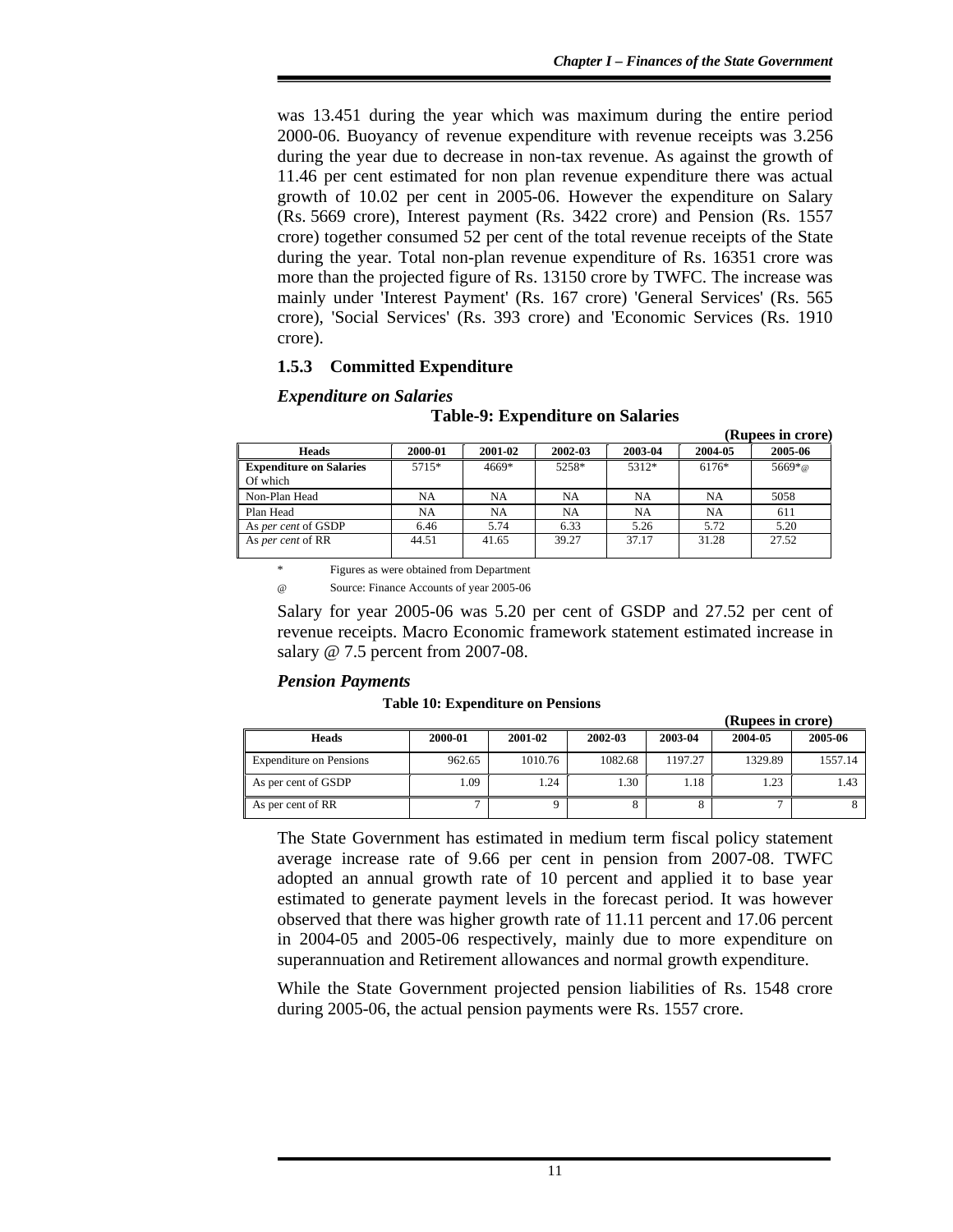| Year    | <b>Total Revenue</b><br><b>Receipts</b> | <b>Interest Paym</b> | <b>Percentage of Interest payments</b><br>with reference to |                            |  |  |
|---------|-----------------------------------------|----------------------|-------------------------------------------------------------|----------------------------|--|--|
|         | (Rupees in<br>crore)                    |                      | <b>Total Revenue Receipts</b>                               | <b>Revenue Expenditure</b> |  |  |
| 2000-01 | 12839                                   | 2411                 | 18.78                                                       | 16.09                      |  |  |
| 2001-02 | 11211                                   | 2254                 | 20.11                                                       | 15.69                      |  |  |
| 2002-03 | 13391                                   | 2502                 | 18.68                                                       | 17.18                      |  |  |
| 2003-04 | 14289                                   | 3206                 | 22.43                                                       | 17.08                      |  |  |
| 2004-05 | 19743                                   | 3661                 | 18.54                                                       | 20.31                      |  |  |
| 2005-06 | 20597                                   | 3422                 | 16.61                                                       | 16.64                      |  |  |

**Table-11: Interest payments** 

#### *Interest payments*

The State Government had paid interest of Rs. 3422 crore during the year as against the estimated amount of Rs. 3686 crore prescribed in Macro Economic Framework Statements on account of loans borrowed from many sources. During the year State Government had paid Rs. 826 crore as interest mainly on the Loans borrowed from open market and Rs. 946 crore as interest on special securities issued to NSS fund of the Central Government by the State Government. The State Government paid Rs. 490 crore as interest to various autonomous bodies on loans received from them and also paid Rs. 699 crore as interest for the loans borrowed from the Government of India.

The TWFC (November 2004) and Macro Economic Framework Statements had recommended that the level of interest payments relative to revenue receipts should fall to about 15 per cent by 2009-10. It was observed that interest payments as percentage of revenue receipts during the year 2005-06 were 17 per cent. As per Macro Economic Framework Statements, an amount of Rs. 587.55 crore at 14.5 per cent of the GOI loan was swapped in 2002-03. In the year 2003-04 an amount of Rs. 1507.17 crore was swapped on interest rates ranging between 13 percent and 14.5 per cent. Similarly Rs. 732 crore of NABARD Loan was also swapped in 2004-05. The interest relief due to debt swap in these three years was about Rs. 225 crore.

## **Impact of Debt Consolidation**

Macro Economic Framework Statements prescribed that general debt relief comprising consolidation, rescheduling and lowering of Interest rate to 7.5 per cent shall be available to all States with effect from the year they enact the fiscal responsibility legislation. A sum of Rs. 7256 crore has been rescheduled for Madhya Pradesh under this scheme. The total savings on account of Debt repayment and interest payment are estimated at Rs. 1927.60 crore over a period of five years.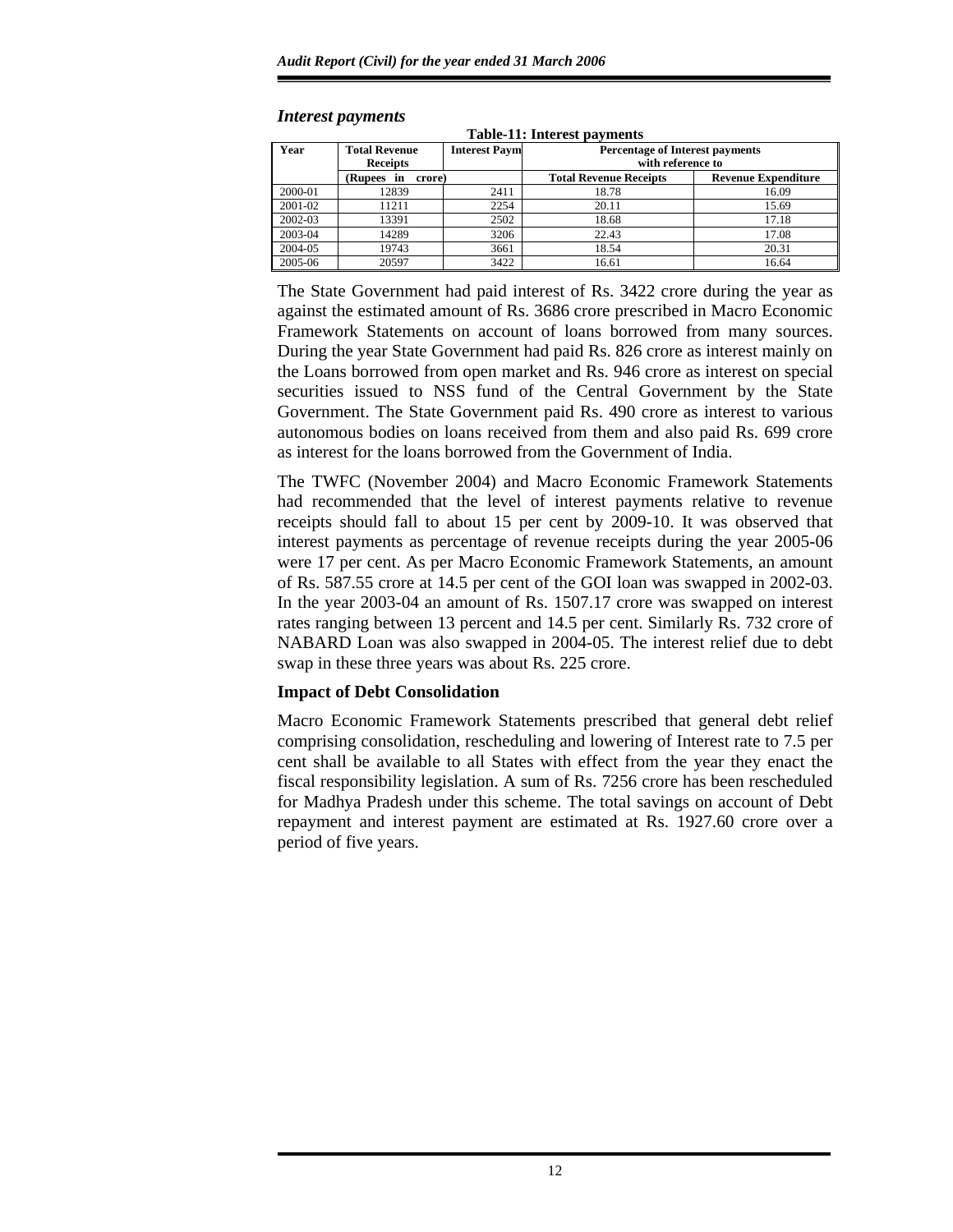

### *Subsidies*

Though the finances of the State are under strain, State Government has been paying subsidies to various Corporations, etc. The trends in the subsidies given by the State Government are given in **Table 12.**

| Table-12: Subsidies |                             |                                                               |                                               |  |  |  |  |  |  |  |
|---------------------|-----------------------------|---------------------------------------------------------------|-----------------------------------------------|--|--|--|--|--|--|--|
| Year                | Amount<br>(Rupees in crore) | Percentage increase $(+)/$<br>decrease (-) over previous year | Percentage of subsidy<br>in total expenditure |  |  |  |  |  |  |  |
| 2001-02             | 2038.16                     | $(+)395.26$                                                   | 12.40                                         |  |  |  |  |  |  |  |
| 2002-03             | 938.88                      | $(-)53.93$                                                    | 5.37                                          |  |  |  |  |  |  |  |
| 2003-04             | 3926.78                     | $(+)318.24$                                                   | 18.14                                         |  |  |  |  |  |  |  |
| 2004-05             | 1465.93                     | (-)62.67                                                      | 5.58                                          |  |  |  |  |  |  |  |
| 2005-06             | 1983.47                     | $(+)35.30$                                                    | 7.08                                          |  |  |  |  |  |  |  |

**Table-12: Subsidies** 

Note: Details of subsidies paid is related to MPSEB & MPSRTC only. Details in respect of other Corporations and Nigam were not made available by the Finance Department.

Though the expenditure on payment of subsidies increased by 35 per cent during the year it still constituted 7 per cent of total expenditure which was paid to MPSEB.

#### **1.6 Expenditure by Allocative Priorities**

#### **1.6.1 Quality of Expenditure**

The availability of better social and physical infrastructure in the State reflects its quality of expenditure. Therefore ratio of capital expenditure to total expenditure as well as to GSDP and proportion of revenue expenditure being spent on running efficiently and effectively the existing social and economic services would determine the quality of expenditure. Higher the ratio of these components to total expenditure and GSDP, the better is quality of expenditure. **Table13** gives these ratios during 2000-06.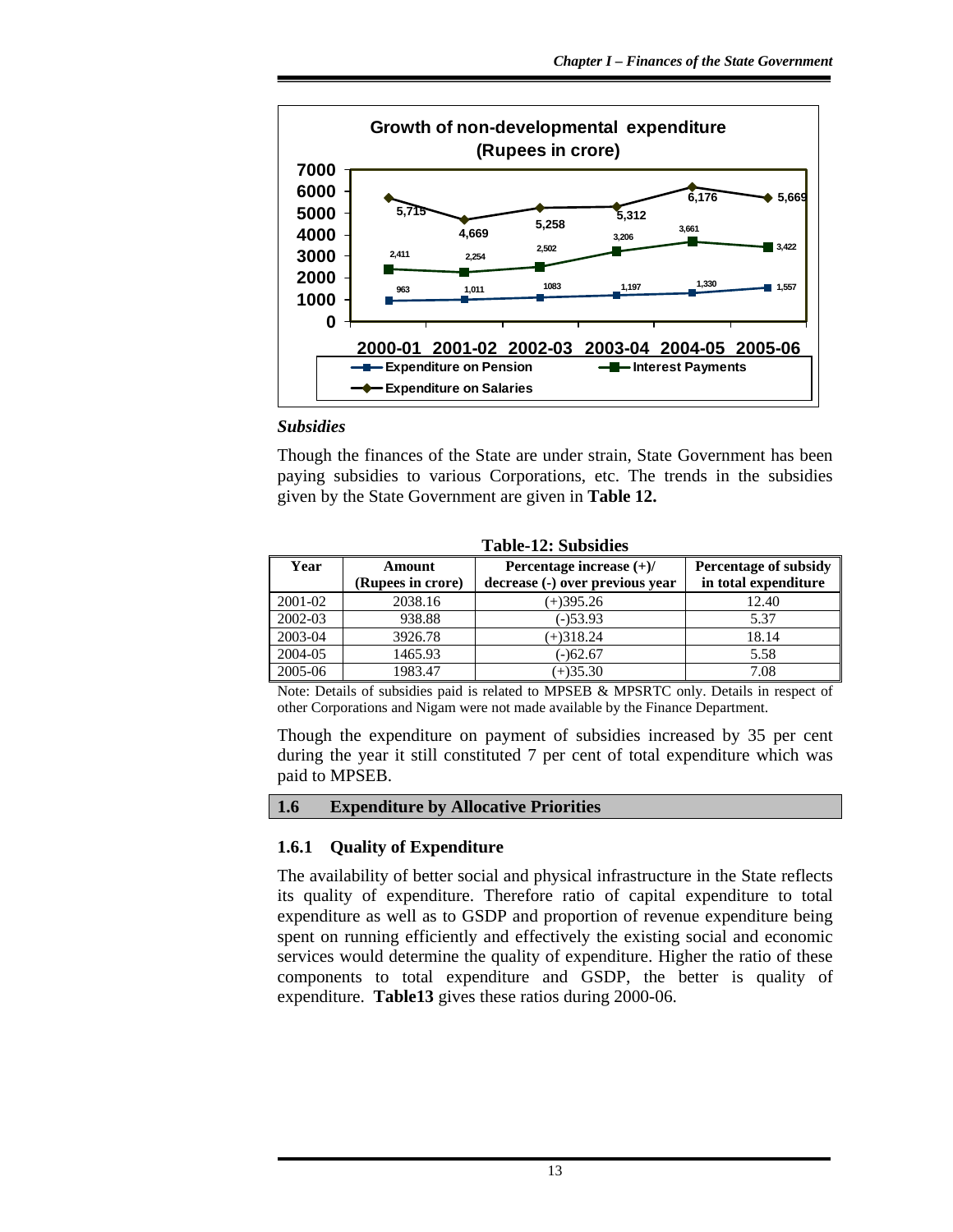|                                                                                                       |           |           |           |           |           | (Rs in crore) |
|-------------------------------------------------------------------------------------------------------|-----------|-----------|-----------|-----------|-----------|---------------|
|                                                                                                       | 2000-01   | 2001-02   | 2002-03   | 2003-04   | 2004-05   | 2005-06       |
| <b>Capital Expenditure</b>                                                                            | 1110      | 1471      | 2455      | 2679      | 4951      | 6623          |
| <b>Revenue Expenditure</b>                                                                            | 14985     | 14369     | 14560     | 18765     | 18026     | 20563         |
| Of which                                                                                              |           |           |           |           |           |               |
| Social and Economic Services with<br>(i) Salary & Wage Component*<br>(ii) Non-Salary & Wage component | <b>NA</b> | <b>NA</b> | <b>NA</b> | <b>NA</b> | <b>NA</b> | 4140<br>7712  |
| As per cent of Total Expenditure                                                                      |           |           |           |           |           |               |
| Capital Expenditure                                                                                   | 6.77      | 8.95      | 14.03     | 12.39     | 18.83     | 23.64         |
| Revenue Expenditure                                                                                   | 91.42     | 87.38     | 83.22     | 86.68     | 68.57     | 73.39         |
| As per cent of GSDP                                                                                   |           |           |           |           |           |               |
| Capital Expenditure                                                                                   | 1.25      | 1.81      | 2.96      | 2.65      | 4.59      | 6.07          |
| Revenue Expenditure                                                                                   | 16.94     | 17.68     | 17.53     | 18.57     | 16.70     | 18.86         |

**Table 13 – Indicators of Quality of Expenditure** 

**\* Figures pertain to salary only** 

Macro Economic Framework Statements estimated Revenue and Capital expenditure of Rs. 21370 crore and Rs. 6853 crore respectively during 2005-06.

Both the Revenue and Capital expenditure had increased from Rs. 18026 crore and Rs. 4951 crore in 2004-05 to Rs. 20563 crore and Rs. 6623 crore in 2005- 06 respectively. As percentage of total expenditure and GSDP, both the expenditures have incremental trends during the year. Higher ratios of these components show that the quality of the expenditure was better. The growth of Revenue and Capital expenditure was 14 and 34 per cent respectively during 2005-06. Significant growth of capital expenditure shows better financial position. The developmental expenditure (Rs. 18355 crore) accounted for 65.5 per cent of Total Expenditure (Rs. 28020 crore). The expenditure on nondevelopmental purposes (Rs. 4140 crore) was 22.6 per cent of the developmental expenditure (Rs. 18355 crore). Out of Revenue Expenditure on Social and Economic Services, 35 per cent and 65 per cent were incurred on salary and non-salary components respectively. Expenditure on non-salary component includes 46 per cent of Social Services and 54 per cent on Economic Services.

## **1.6.2 Expenditure on Social Services**

Given the fact that the human development indicators such as access to basic education, health services and drinking water and sanitation facilities etc. have a strong linkage with eradication of poverty and economic progress, it would be prudent to make an assessment with regard to the expansion and efficient provision of these services in the State. **Table 14** summarises the expenditure incurred by the State Government in expanding and strengthening of social services in the State during 2000-06.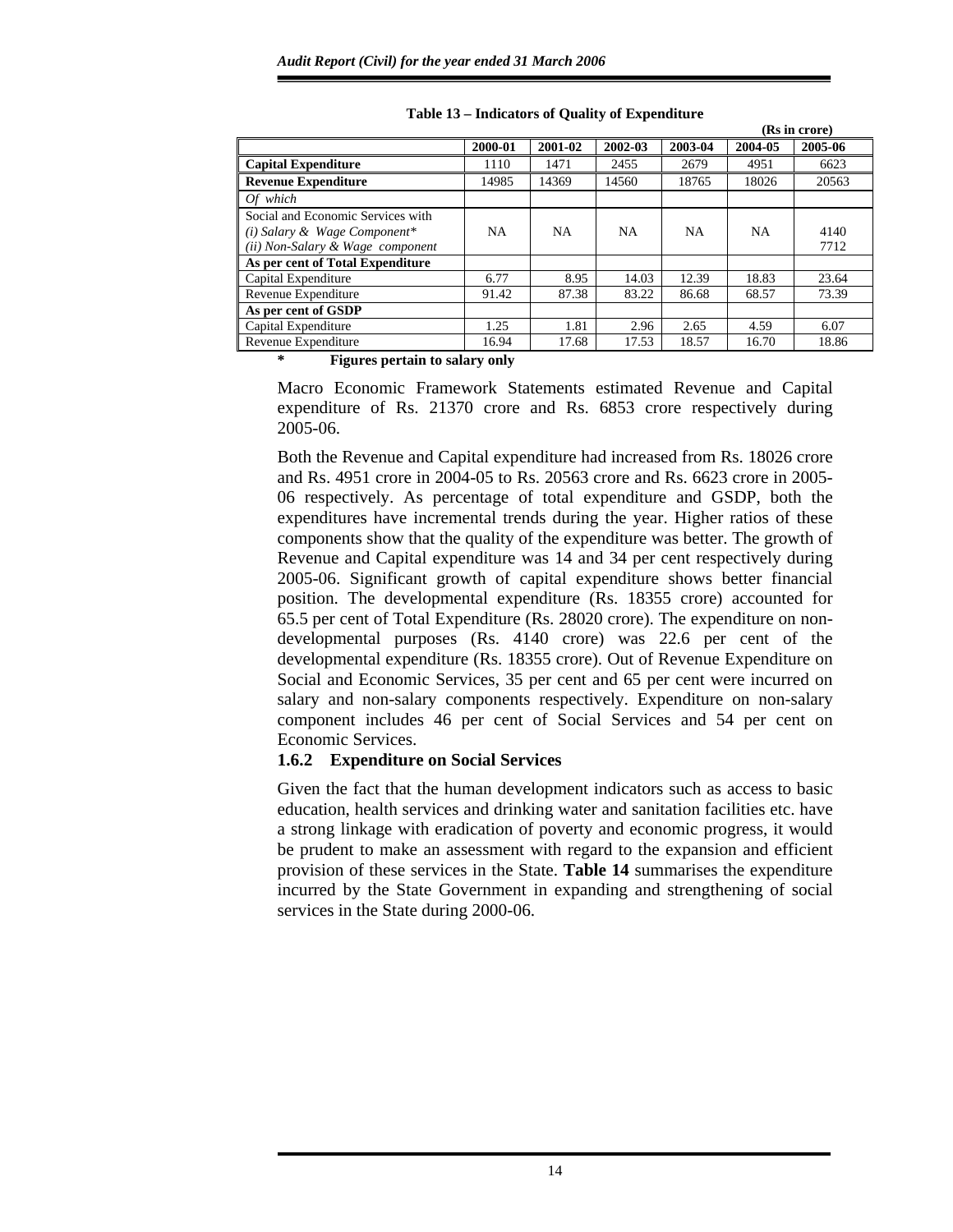|                                                                |           |           |           | (Rs in crore) |           |               |  |
|----------------------------------------------------------------|-----------|-----------|-----------|---------------|-----------|---------------|--|
|                                                                | 2000-01   | 2001-02   | 2002-03   | 2003-04       | 2004.-05  | 2005-06       |  |
|                                                                |           |           |           |               |           | $(\circledR)$ |  |
| <b>Education, Sports, Art and Culture</b>                      |           |           |           |               |           |               |  |
| <b>Revenue Expenditure</b>                                     | 2750      | 2110      | 2296      | 2355          | 2552      | 2906          |  |
| Of which                                                       |           |           |           |               |           |               |  |
| (a) Salary & Wage Component*                                   | <b>NA</b> | <b>NA</b> | NA        | <b>NA</b>     | NA        | 1786(97.8)    |  |
| (b) Non-Salary & Wage component                                | <b>NA</b> | <b>NA</b> | <b>NA</b> | <b>NA</b>     | <b>NA</b> | 1120(39.6)    |  |
| <b>Capital Expenditure</b>                                     | 13        | 16        | 17        | 20            | 24        | 42            |  |
| <b>Total</b>                                                   | 2763      | 2126      | 2313      | 2375          | 2576      | 2948          |  |
| <b>Health and Family Welfare,</b>                              |           |           |           |               |           |               |  |
| <b>Revenue Expenditure</b>                                     | 832       | 667       | 761       | 761           | 856       | 925           |  |
| Of which                                                       |           |           |           |               |           |               |  |
| (a) Salary & Wage Component*                                   | <b>NA</b> | <b>NA</b> | <b>NA</b> | NA            | NA        | 596(82.9)     |  |
| (b) Non-Salary & Wage component                                | NA        | <b>NA</b> | <b>NA</b> | <b>NA</b>     | NA        | 329(62.6)     |  |
| <b>Capital Expenditure</b>                                     | 30        | 21        | 18        | 38            | 43        | 64            |  |
| <b>Total</b>                                                   | 862       | 688       | 779       | 799           | 899       | 989           |  |
| <b>Water Supply, Sanitation, Housing and Urban Development</b> |           |           |           |               |           |               |  |
| <b>Revenue Expenditure</b>                                     | 683       | 536       | 397       | 459           | 479       | 556           |  |
| Of which                                                       |           |           |           |               |           |               |  |
| (a) Salary & Wage Component*                                   | NA        | <b>NA</b> | <b>NA</b> | <b>NA</b>     | <b>NA</b> | 109(95.4)     |  |
| (b) Non-Salary & Wage component                                | <b>NA</b> | <b>NA</b> | <b>NA</b> | NA            | <b>NA</b> | 447(36.0)     |  |
| <b>Capital Expenditure</b>                                     | 18        | 72        | 394       | 361           | 242       | 394           |  |
| <b>Total</b>                                                   | 701       | 608       | 791       | 820           | 721       | 950           |  |
| <b>Other Social Services</b>                                   |           |           |           |               |           |               |  |
| <b>Revenue Expenditure</b>                                     | 1571      | 1270      | 1830      | 1747          | 1785      | 2271          |  |
| Of which                                                       |           |           |           |               |           |               |  |
| (a) Salary & Wage Component*                                   | <b>NA</b> | <b>NA</b> | <b>NA</b> | <b>NA</b>     | <b>NA</b> | 600(74.3)     |  |
| (b) Non-Salary & Wage component                                | <b>NA</b> | <b>NA</b> | <b>NA</b> | <b>NA</b>     | <b>NA</b> | 1671(37.4)    |  |
| <b>Capital Expenditure</b>                                     | 75        | 63        | 107       | 116           | 123       | 135           |  |
| <b>Total</b>                                                   | 1646      | 1333      | 1937      | 1863          | 1908      | 2406          |  |
| <b>Total (Social Services)</b>                                 |           |           |           |               |           |               |  |
| <b>Revenue Expenditure</b>                                     | 5836      | 4583      | 5284      | 5322          | 5672      | 6658          |  |
| Of which                                                       |           |           |           |               |           |               |  |
| (a) Salary & Wage Component*                                   | <b>NA</b> | <b>NA</b> | <b>NA</b> | NA            | <b>NA</b> | 3091(90.3)    |  |
| (b) Non-Salary & Wage component                                | NA        | <b>NA</b> | <b>NA</b> | NA            | <b>NA</b> | 3567(45.0)    |  |
| <b>Capital Expenditure</b>                                     | 136       | 172       | 536       | 535           | 432       | 635           |  |
| <b>Total</b>                                                   | 5972      | 4755      | 5820      | 5857          | 6104      | 7293          |  |

**Table 14: Expenditure on Social Services** 

\*pertains to salary expenditure (®)Figures in bracket shows share of Non Plan Revenue Expenditure in percentage.

The growth of Revenue expenditure and Capital expenditure on social services was 17.38 per cent and 47 per cent during 2005-06 as against 6.58 per cent and negative growth respectively during 2004-05. The growth of 13.87 per cent, 8.06 per cent and 16.08 percent of revenue expenditure were noticed during 2005-06, under the components "Education, Sports, Art and Culture, "Health and Family Welfare" and "Water Supply and Sanitation, Housing and Urban Development" respectively. During 2005-06, the expenditure on salary were 61.46 percent, 64.43 per cent and 19.60 per cent under the components "Education, Sports, Art & Culture", "Health & Family Welfare" and "Water Supply, and Sanitation, Housing and Urban development" respectively. Social Services (Rs. 7293 crore) accounted for 40 per cent of the Developmental Expenditure (Rs. 18355 crore) during the year. Out of the expenditure on Social Services, 40 per cent was spent on 'Education, Sports, Art & Culture', 13 per cent on 'Water Supply and Sanitation, Housing and Urban Development', 14 per cent on Health & family welfare and 33 per cent on other social services. Non-Plan Revenue Expenditure on salary in Revenue Section in respect of 'Education, Sports, Art & Culture' and 'Health & Family Welfare' was 98 percent and 83 percent respectively as against 85 percent and 75 percent observed by the TWFC.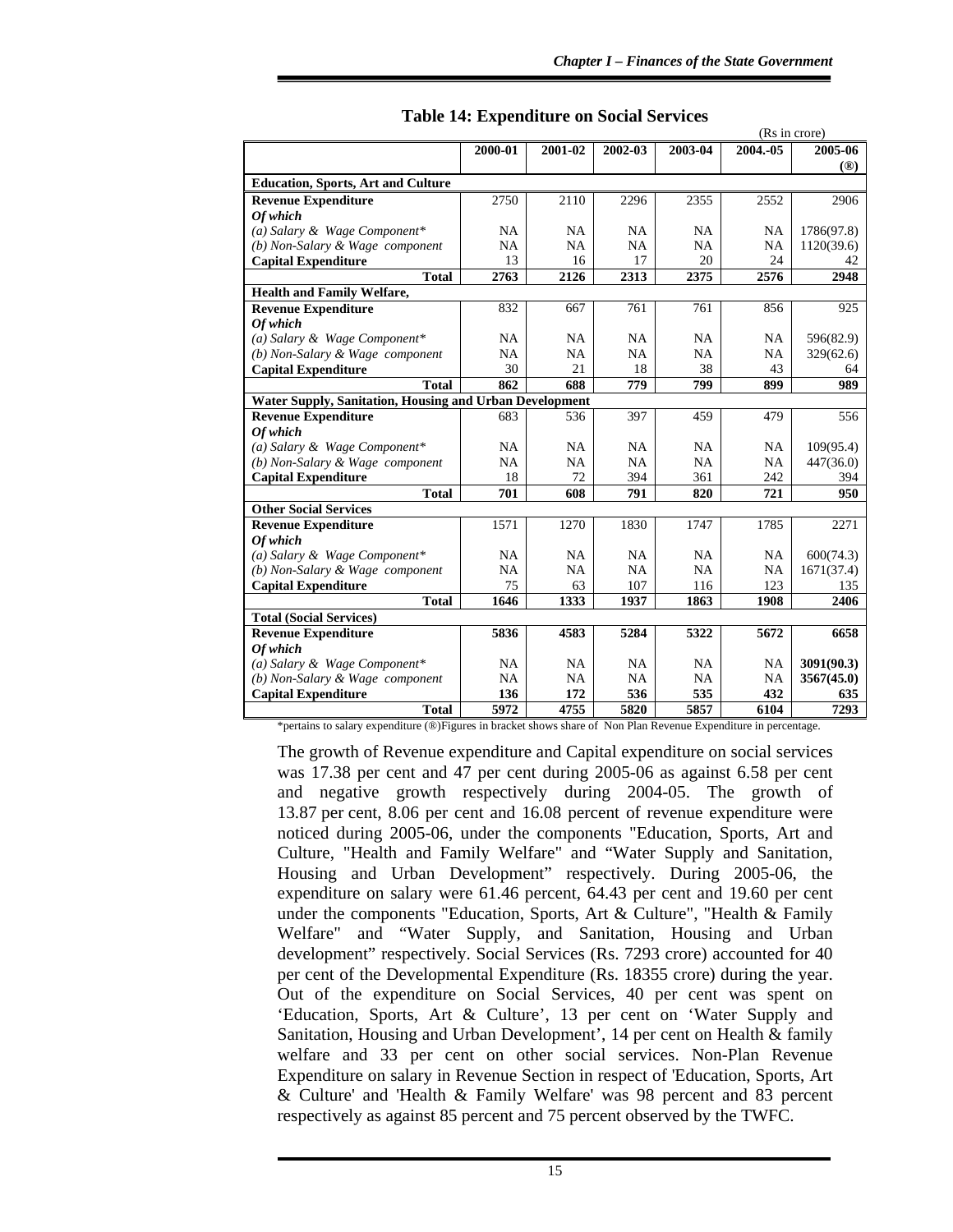## **1.6.3 Expenditure on Economic Services**

The expenditure on economic services includes all such expenditures as to promote directly or indirectly, productive capacity within the States' economy. The expenditure on Economic Services (Rs. 11061 crore) accounted for 39.48 per cent of the total expenditure **(Table 15).** Of this, Agriculture and Allied activities, Irrigation and Flood Control, Energy and Transport consumed nearly 83.4 per cent .

|                                                             |           | (Rupees in crore) |         |           |         |            |  |  |
|-------------------------------------------------------------|-----------|-------------------|---------|-----------|---------|------------|--|--|
|                                                             | 2000-01   | 2001-02           | 2002-03 | 2003-04   | 2004-05 | 2005-06    |  |  |
| <b>Agriculture, Allied Activities.</b>                      |           |                   |         |           |         |            |  |  |
| <b>Revenue Expenditure</b>                                  | 1215      | 1108              | 1226    | 1148      | 1244    | 1285       |  |  |
| Of which (a) Salary & Wage Component*                       | NA        | NA                | NA      | NA        | NA      | 544(86.4)  |  |  |
| (b) Non-Salary & Wage component                             | NA        | NA                | NA      | NA        | NA      | 741(47.6)  |  |  |
| <b>Capital Expenditure</b>                                  | 43        | 23                | 34      | 50        | 59      | 38         |  |  |
| <b>Total</b>                                                | 1258      | 1131              | 1260    | 1198      | 1303    | 1323       |  |  |
| <b>Irrigation and Flood Control</b>                         |           |                   |         |           |         |            |  |  |
| <b>Revenue Expenditure</b>                                  | 336       | 261               | 251     | 270       | 300     | 327        |  |  |
| Of which (a) Salary & Wage Component*                       | NA        | NA                | NA      | NA        | NA      | 233(67.8)  |  |  |
| (b) Non-Salary & Wage component                             | NA        | NA                | NA      | NA        | NA      | 94(94.7)   |  |  |
| <b>Capital Expenditure</b>                                  | 487       | 685               | 950     | 1081      | 1699    | 1254       |  |  |
| <b>Total</b>                                                | 823       | 946               | 1201    | 1351      | 1999    | 1581       |  |  |
| Power & Energy                                              |           |                   |         |           |         |            |  |  |
| <b>Revenue Expenditure</b>                                  | 410       | 2037              | 980     | 3954      | 1466    | 1983       |  |  |
| Of which (a) Salary & Wage Component*                       | NA        | NA                | NA      | NA        | NA      |            |  |  |
| (b) Non-Salary & Wage component                             | NA        | NA                | NA      | NA        | NA      | 1983(96.7) |  |  |
| <b>Capital Expenditure</b>                                  | 239       | 173               | 348     | 328       | 1747    | 3236       |  |  |
| <b>Total</b>                                                | 649       | 2210              | 1328    | 4282      | 3213    | 5219       |  |  |
| <b>Transport</b>                                            |           |                   |         |           |         |            |  |  |
| <b>Revenue Expenditure</b>                                  | 295       | 246               | 224     | 190       | 140     | 298        |  |  |
| Of which (a) Salary & Wage Component*                       | NA        | NA                | NA      | NA        | NA      | 98(100)    |  |  |
| (b) Non-Salary & Wage component                             | <b>NA</b> | <b>NA</b>         | NA.     | <b>NA</b> | NA      | 200(100)   |  |  |
| <b>Capital Expenditure</b>                                  | 116       | 237               | 315     | 407       | 547     | 809        |  |  |
| <b>Total</b>                                                | 411       | 483               | 539     | 597       | 687     | 1107       |  |  |
| <b>Other Economic Services</b>                              |           |                   |         |           |         |            |  |  |
| <b>Revenue Expenditure</b>                                  | 1042      | 711               | 744     | 717       | 819     | 1301       |  |  |
| Of which (a) Salary & Wage Component*                       | NA        | NA                | NA      | NA        | NA      | 174(79.3)  |  |  |
| (b) Non-Salary & Wage component                             | NA        | NA                | NA      | NA        | NA      | 1127(72.6) |  |  |
| <b>Capital Expenditure</b>                                  | 74        | 159               | 236     | 241       | 321     | 530        |  |  |
| <b>Total</b>                                                | 1116      | 870               | 980     | 958       | 1140    | 1831       |  |  |
| <b>Total (Economic Services)</b>                            |           |                   |         |           |         |            |  |  |
| <b>Revenue Expenditure</b>                                  | 3298      | 4363              | 3425    | 6279      | 3969    | 5194       |  |  |
| Of which (a) Salary & Wage Component*                       | <b>NA</b> | <b>NA</b>         | NA      | NA        | NA      | 1049(82.4) |  |  |
| (b) Non-Salary & Wage component                             | <b>NA</b> | NA                | NA      | NA        | NA      | 4145(63.0) |  |  |
| <b>Capital Expenditure</b>                                  | 959       | 1277              | 1883    | 2107      | 4373    | 5867       |  |  |
| <b>Total</b>                                                | 4257      | 5640              | 5308    | 8386      | 8342    | 11061      |  |  |
| $\ast$<br><b>Figure pertains to Salary Expenditure only</b> |           |                   |         |           |         |            |  |  |

|  |  | <b>Table-15: Expenditure on Economic Sector</b> |
|--|--|-------------------------------------------------|
|--|--|-------------------------------------------------|

**(&) Figures in brackets shows share of Non Plan Revenue Expenditure in percentage** 

Both the revenue and capital Expenditure on Economic Services increased from Rs.3969 crore and Rs.4373 crore in 2004-05 to Rs.5194 crore and Rs.5867 crore in 2005-06 respectively. Out of Rs.5194 crore on revenue expenditure, Rs.4145 crore (80 per cent) were spent on non salary and wages component. It shows that a substantial amount was spent on maintenance of these Economic Services.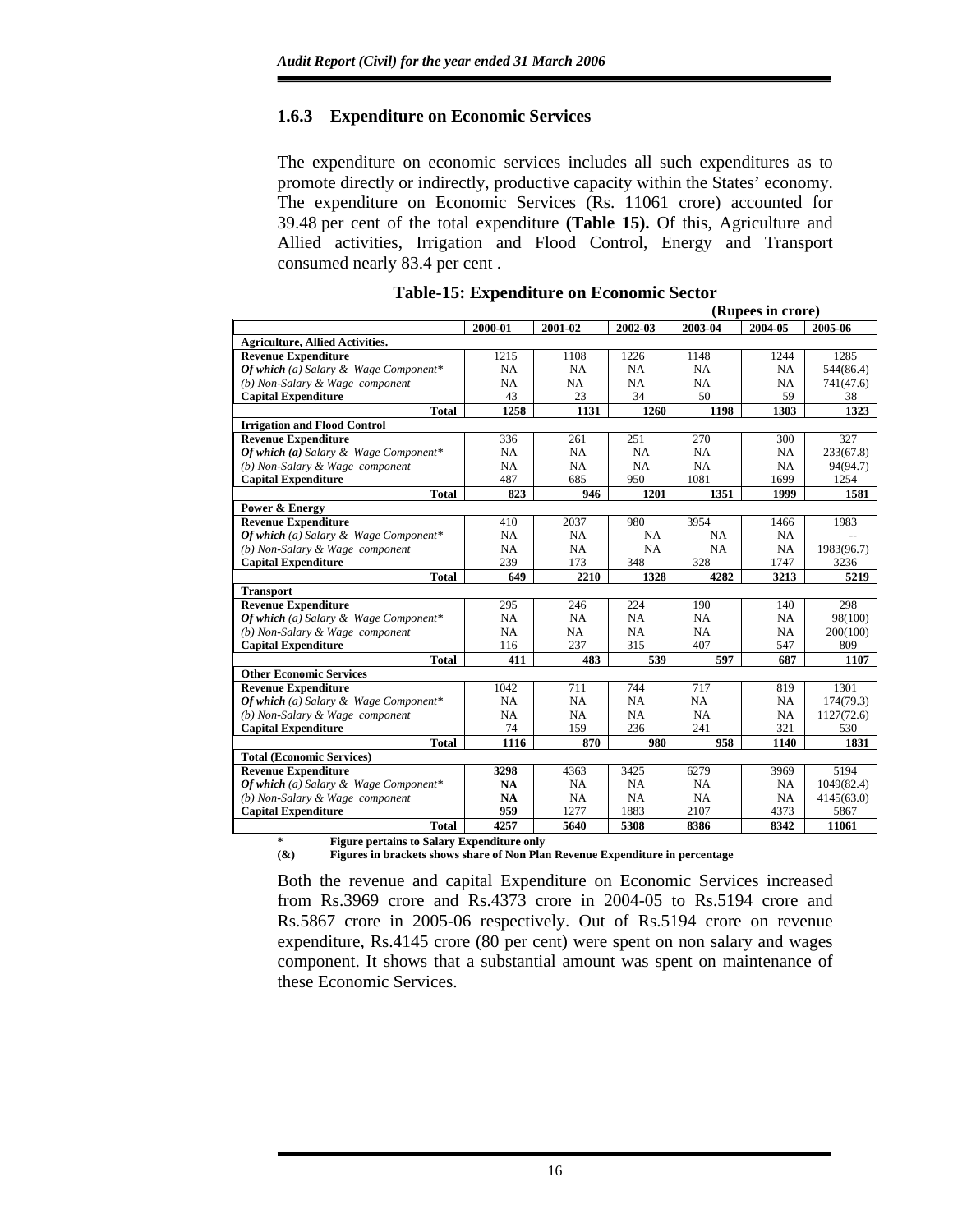## **1.6.4 Financial Assistance to local bodies and other institutions**

The quantum of assistance provided by way of grants and loans to local bodies and others during the six year period 2000-06 is presented in **Table 16**

|                                             | (Rupees in crore)     |         |         |         |         |         |  |  |
|---------------------------------------------|-----------------------|---------|---------|---------|---------|---------|--|--|
|                                             | 2000-01               | 2001-02 | 2002-03 | 2003-04 | 2004-05 | 2005-06 |  |  |
| Educational Institutions (Aided Schools,    | 156.20                | 154.80  | 134.56  | 173.96  | 158.74  | 133.37  |  |  |
| Aided Colleges, Universities, etc.)         |                       |         |         |         |         |         |  |  |
| Municipal Corporations and                  | 190.72                | 430.72  | 506.00  | 557.35  | 320.61  | 1027.34 |  |  |
| Municipalities                              |                       |         |         |         |         |         |  |  |
| Zilla Parishads and Other Panchayati Raj    | 218.89                | 431.90  | 526.29  | 524.58  | 437.82  | 685.98  |  |  |
| <b>Institutions</b>                         |                       |         |         |         |         |         |  |  |
| Development Agencies                        | 9.08                  | 153.05  | 253.29  | 21.30   | 7.33    | 2.00    |  |  |
| Hospitals and Other Charitable Institutions | 18.90                 | 4.60    | 7.08    | 13.71   | 8.67    | 7.14    |  |  |
| <b>Other Institutions</b>                   | 170.36                | 29.65   | 121.22  | 113.72  | 170.90  | 311.43  |  |  |
| <b>Total</b>                                | 764.15                | 1204.72 | 1548.44 | 1404.62 | 1104.07 | 2167.26 |  |  |
| Assistance as per percentage of RE          | <b>Not</b>            | 8       | 11      | 7.5     | 6.12    | 10.54   |  |  |
|                                             | possible <sup>*</sup> |         |         |         |         |         |  |  |

### **Table-16: Financial Assistance**

The Financial Assistance to Local bodies and other institutions increased from Rs. 1104.07 crore in 2004-05 to Rs. 2167.26 crore in 2005-06. The increase was mainly under "Municipal Corporations and Municipalities" and "Zila Parishad and other Panchayati Raj Institutions". The assistance as percentage of Revenue Expenditure increased from 6.12 percent in 2004-05 to 10.54 percent in 2005-06.

### **1.6.5 Delay in furnishing utilisation certificates**

Utilisation Certificates (2478 nos.) in respect of Grants and Loans aggregating Rs. 2859.86 crore paid up to 2005-06 were in arrears. Details of Departmentwise break up of outstanding utilisation certificates are given in **Appendix 1.7**.

### **1.6.6 Non-submission of accounts**

In order to identify the institutions which attract audit under Sections 14 and 15 of the Comptroller and Auditor General's (Duties, Powers and Conditions of Service) Act, 1971, the Government/Heads of the Department are required to furnish to Audit every year detailed information about the financial assistance given to various institutions, the purpose of assistance granted and the total expenditure of the institutions. As of September 2006, none of the Departments of the Government furnished details for the year 2005-06.

## **1.6.7 Abstract of performance of the autonomous bodies**

The audit of accounts of three bodies in the State has been entrusted to the Comptroller and Auditor General of India. The status of entrustment of audit, rendering of accounts to audit, issuance of Separate Audit Report and its placement in the Legislature is indicated in **Appendix 1.8**.

l \* Due to re-organisation of State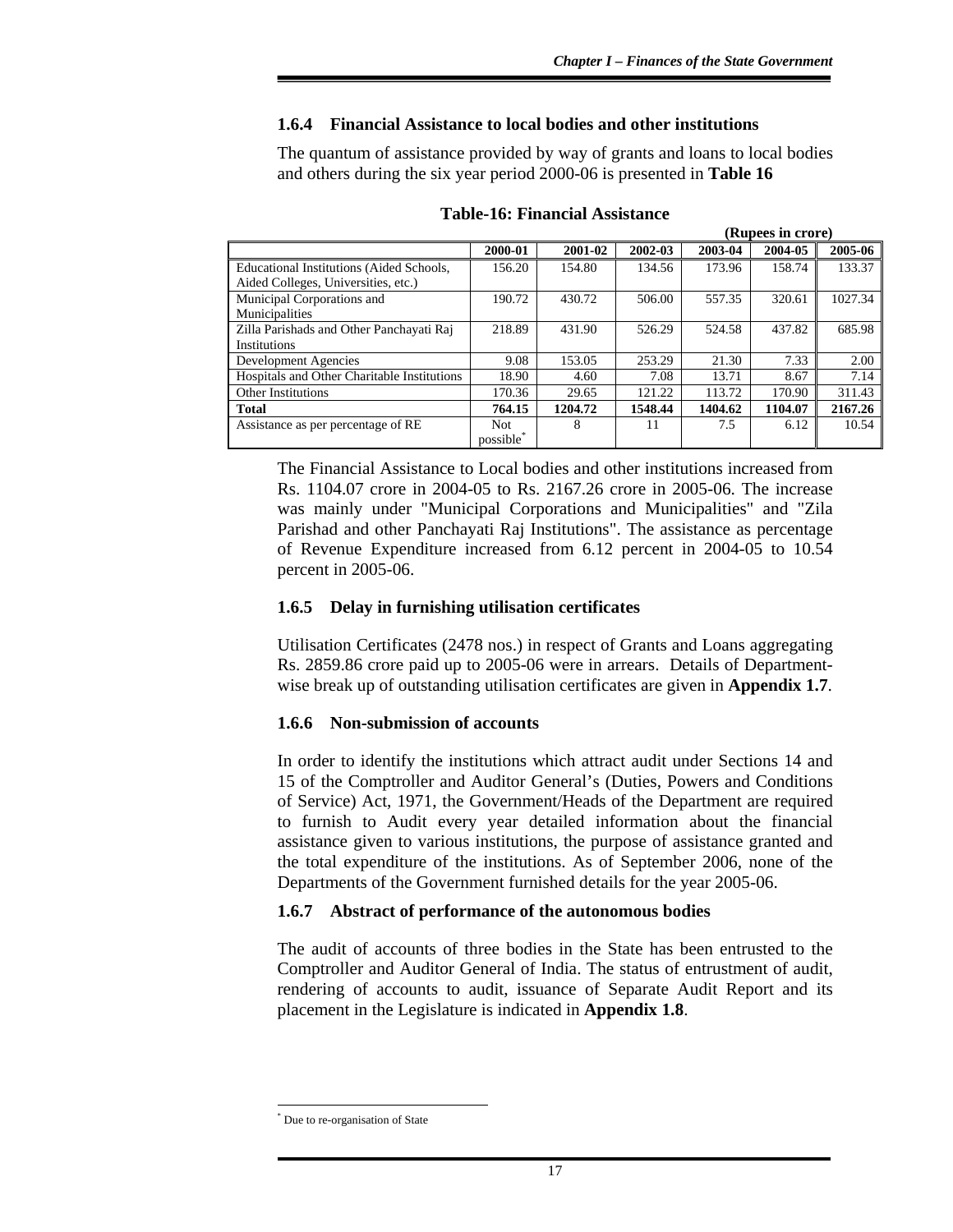# **1.6.8 Misappropriations, losses, defalcations, etc**

State Government reported 801 cases of misappropriation, defalcation, etc involving Government money amounting to Rs. 5.30 crore upto the period from 1965-66 to the end of March 2006 on which final action was pending. The Department-wise break up of pending cases is given in **Appendix 1.9**.

# **1.6.9 Write off of losses, etc**

As reported to Audit, losses due to theft, fire and irrecoverable revenue, *etc*  amounting to Rs. 29.84 Lakh in 80 cases were written-off during 2005-06 by competent authorities. The relevant details are given in **Appendix-1.10**.

# **1.7 Assets and Liabilities**

In the Government accounting system, comprehensive accounting of fixed assets like land and buildings owned by the Government is not done. However, the Government accounts do capture the financial liabilities of the Government and the assets created out of the expenditure incurred. **Appendix 1.4** gives an abstract of such liabilities and the assets as on 31 March 2006, compared with the corresponding position on 31 March 2005. While the liabilities in this Appendix consist mainly of internal borrowings, loans and advances from the GOI, receipts from the Public Account and Reserve Funds, the assets comprise mainly the capital outlay and loans and advances given by the State Government and cash balances. **Appendix 1.11** depicts the time series data on State Government finances for the period 2000-06.

# **1.7.1 Financial Results of Irrigation Works**

The financial results of 13 major, medium and minor irrigation projects with revenue expenditure of Rs. 324.75 crore during the year showed that revenue realised (Rs. 37.32 crore) from these projects during 2005-06 was 11.49 per cent of revenue expenditure which was far from sufficient to meet even the expenditure on maintenance.

## **1.7.2 Investments and returns**

As of 31 March 2006, Government had invested Rs.6965.99 crore in Statutory Corporations, Rural Banks, Joint Stock Companies and Co-operatives **(Table 18)**. Of these, 3 Statutory Corporations and 13 Government Companies with an aggregate investment of Rs. 638 crore upto 2005-2006 were incurring losses and their accumulated losses amounted to Rs.2899 crore as per the accounts furnished by these companies upto 2005-06 (**Appendix–1.12**).

Thus, Government needs not only to invest the high cost borrowings more judiciously to get better returns, but also address the losses on account of these sick units by disinvestment of such units. During 1996-98, Rs.710 crore were invested in Madhya Pradesh State Electricity Board which was restructured (November 2000) into Chhattisgarh and Madhya Pradesh States but its assets and liabilities were yet to be redistributed.

Out of the total investment of Rs.6965.99 crore at the end of March 2006, Rs.1619.56 crore pertained to the composite State of Madhya Pradesh but retained in MP pending allocation between MP and Chhattisgarh State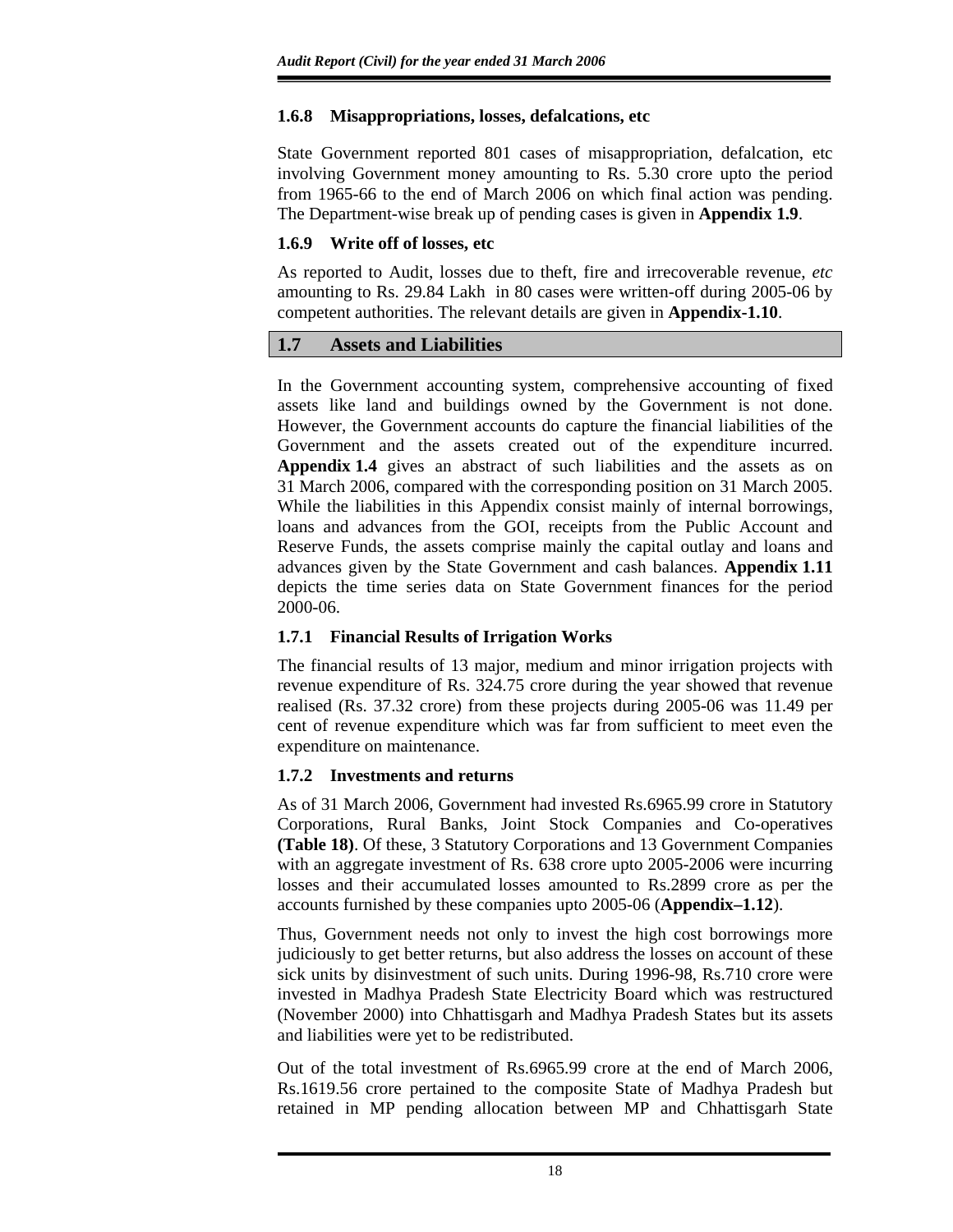(Statutory Corporations (Rs.935.47 crore) Government Companies (Rs.199.54 crore), Co-operative Banks and Societies (Rs.483.01 crore) and Joint-Stock Companies (Rs.1.54 crore).

The return on this investment was 0.08 *per cent* in 2005-06 while the Government paid interest at the average rate of 7.33 to 9.94 *per cent* on its borrowings during 2000-2006.

| Year    | <b>Investment at</b><br>the end of the<br>vear | <b>Return</b> | Average rate of<br>Percentage<br>interest on government<br>of return<br>borrowing |            | Difference between<br>interest rate and<br>return |
|---------|------------------------------------------------|---------------|-----------------------------------------------------------------------------------|------------|---------------------------------------------------|
|         | (Rupees in crore)                              |               |                                                                                   | (per cent) |                                                   |
| 2000-01 | 1679.09                                        | 0.31          | 0.02                                                                              | 9.94       | 9.92                                              |
| 2001-02 | 1687.08                                        | 1.64          | 0.10                                                                              | 9.19       | 9.09                                              |
| 2002-03 | 1702.39                                        | 4.09          | 0.24                                                                              | 8.81       | 8.57                                              |
| 2003-04 | 1737.29                                        | 8.42          | 0.48                                                                              | 9.41       | 8.93                                              |
| 2004-05 | 4151.65                                        | 2.50          | 0.06                                                                              | 8.96       | 8.90                                              |
| 2005-06 | 6965.99                                        | 5.72          | 0.08                                                                              | 7.33       | 7.25                                              |

**Table-18: Return on Investment** 

### **1.7.3 Loans and advances by State Government**

In addition to investments in Co-operative societies, Corporation and Companies, Government has also been providing loans and advances to many of these institutions/organizations. Total outstanding loans and advances as on 31 March 2006, was Rs. 3848 crore **(Table 19).** Interest received against these loans advanced was 12.50 *per cent* during 2005-06 as against 0.09 *per cent* in previous year*.* 

**Table-19: Average Interest Received on Loans Advanced by the State Government (Rupees in crore)** 

|                                                                                 |         |           |         |         | <b>IVALUE CONTINUES</b> |           |
|---------------------------------------------------------------------------------|---------|-----------|---------|---------|-------------------------|-----------|
|                                                                                 | 2000-01 | 2001-02   | 2002-03 | 2003-04 | 2004-05                 | 2005-06   |
| Opening Balance                                                                 | 2845    | 2991      | 2002    | 2440    | 2608                    | 5866      |
| Amount advanced during the year                                                 | 295     | 599       | 481     | 204     | 3311                    | 834       |
| Amount repaid during the year                                                   | 13      | 1588      | 43      | 36      | 53                      | 2852      |
| Closing Balance                                                                 | 2991    | 2002      | 2440    | 2608    | 5866                    | 3848      |
| Net addition                                                                    | 146     | $(-)989$  | 438     | 168     | 3258                    | $(-)2018$ |
| <b>Interest Received</b>                                                        | 157     | 237       | 24      | 11      |                         | 481       |
| Interest received as per cent to<br>outstanding Loans and advances              | 5.25    | 11.84     | 0.98    | 0.42    | 0.09                    | 12.5      |
| Weighted interest rate (in per cent) paid<br>on borrowings by State Government. | 9.48    | 7.23      | 7.20    | 6.90    | 7.22                    | 7.45      |
| Difference between weighted interest<br>paid and received (per cent)            | 4.23    | $(-)4.61$ | 6.22    | 6.48    | 7.13                    | $(-)5.05$ |

The interest received on these loans has been increased by Rs. 476 crore during the year in comparison to previous year mainly due to interest on loans to MPSEB (Rs. 465 crore) and other Loans and Advances (Rs. 11 crore). The weighted interest paid on borrowing at the rate of 7.45 percent was less than interest received at the rate of 12.5 percent on Loans and Advances given by the Government during 2005-06. As per the revised estimates of the year 2005-06, Rs. 3757 crore of Loans and Advances are outstanding. The recoveries are projected to grow at 25 percent average annual growth rate from the budget estimates of the year 2006-07.

The steep increase in Loans and Advances during 2004-05 was due to payment of loans of Rs. 2749 crore to MPSEB which was repaid by MPSEB during 2005-06.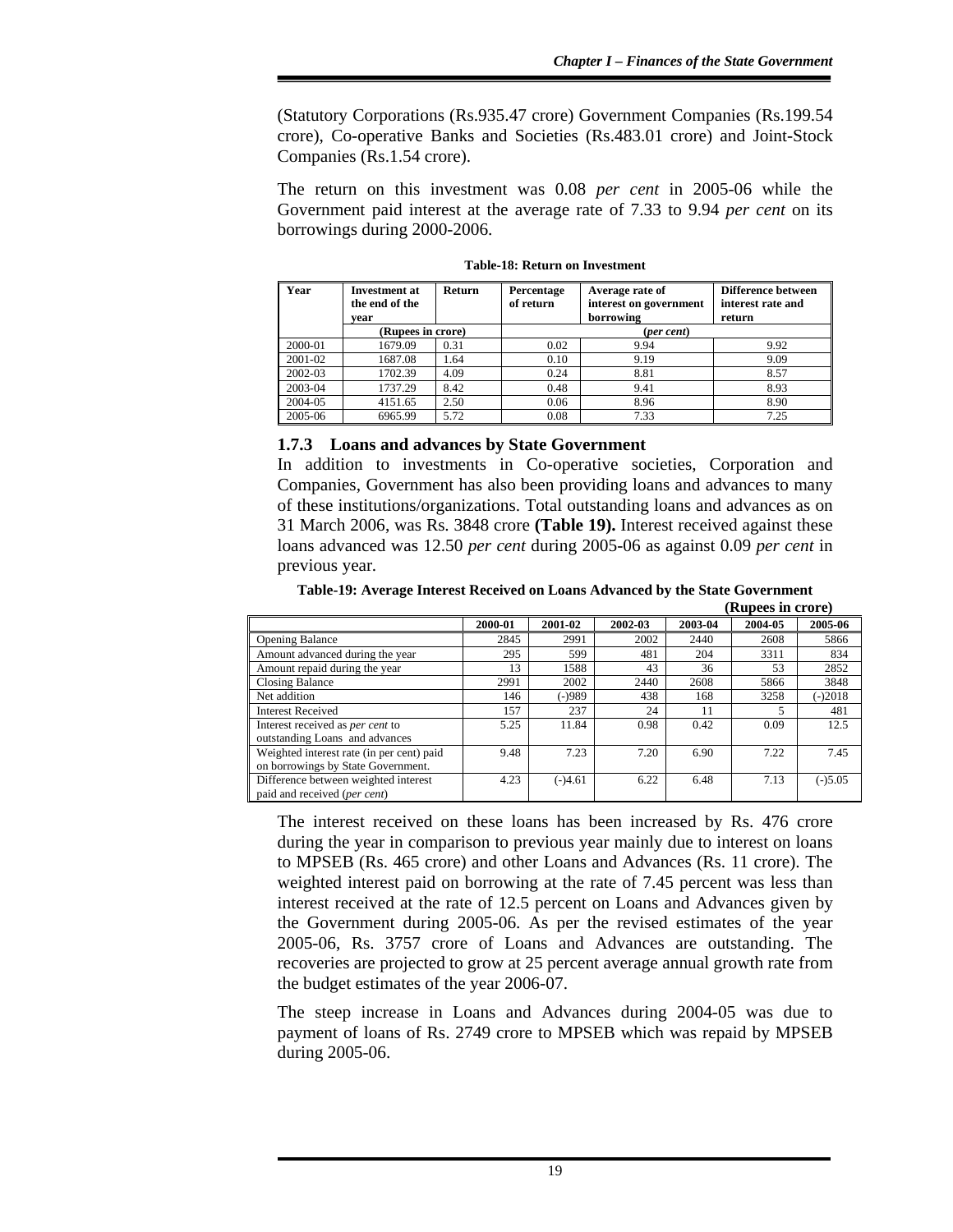## **1.7.3.1 Non-recovery of loan**

Government of Madhya Pradesh, Public Health Engineering Department (PHED)granted loan to Municipal Corporation, Gwalior each year from 1989- 90 onwards for Sewerage and Sewage Disposal Project for Greater Gwalior. Agreements were executed by Collector Gwalior on behalf of PHED with Municipal Corporation regarding conditions of repayment of loan. The loan along with interest was recoverable in 25 equal installments, commencing after four years from the year of sanction of loan or two years after completion of work which ever was earlier. In case of failure in repayment of loan the loanee was liable to penal interest at 3 per cent.

Test-check (March 2006) of records of Collector, Gwalior and further information collected in November 2006 revealed that between 1991-92 and 1999-2000 loans of Rs. 22.73 crore (1991-92: Rs. 0.23 crore; 1997-98: Rs. 0.20 crore; 1998-99: Rs. 0.30 crore and 1999-2000: Rs. 22.00 crore) were granted to Municipal Corporation Gwalior for above work but no installment towards repayment of loan was paid so far by the loanee. This resulted in nonrecovery of loan of Rs. 2.82 crore upto November 2006, besides interest on loan and amount of penalty at the rate of three per cent was also leviable.

On this being pointed out in audit (March and November 2006), the Collector stated that action will be taken to recover the loan.

The matter was reported to Government (April 2006); their reply is awaited (November 2006).

### **1.7.4 Management of cash balances**

It is generally desirable that the State's flow of resources should match its expenditure obligations. However, to take care of any temporary mismatches in the flow of resources and expenditure obligations, a mechanism of Ways and Means Advances (WMA) – ordinary and special – from Reserve Bank of India has been put in place. During the year, the State has not availed any Ways and Means Advances.

Ways and Means Advances and Overdrafts availed, the number of occasions it was availed during 2000-2006 and interest paid by the State is detailed in **Table 20**.

|                                |         |         |         |         | Aupees III CLOTE |            |
|--------------------------------|---------|---------|---------|---------|------------------|------------|
|                                | 2000-01 | 2001-02 | 2002-03 | 2003-04 | 2004-05          | 2005-06    |
| <b>Ways and Means Advances</b> |         |         |         |         |                  |            |
| Availed in the Year            | 2246.46 | 2491.64 | 2306.65 | 5330.26 | 2234.74          | <b>Nil</b> |
| Outstanding WMAs, if           |         |         |         | 266.78  |                  | Nil        |
| any                            |         |         |         |         |                  |            |
| Interest Paid                  | 8.22    | 10.51   | 11.55   | 14.06   | 3.75             | Nil        |
| Number of Days                 | 165     | 117     | 103     | 200     | 127              | Nil        |
| Overdraft                      |         |         |         |         |                  |            |
| Availed in the year            | 1220.14 | 3722.79 | 4140.40 | 1083.54 | $-$              | Nil        |
| Number of Days                 | 47      | 172     | 176     | 60      | $- -$            | Nil        |
| <b>Interest Paid</b>           | 2.79    | 5.08    | 6.69    | 3.41    | $- -$            | <b>Nil</b> |

**Table-20: Ways and Means and Overdrafts of the State (Rupees in crore)**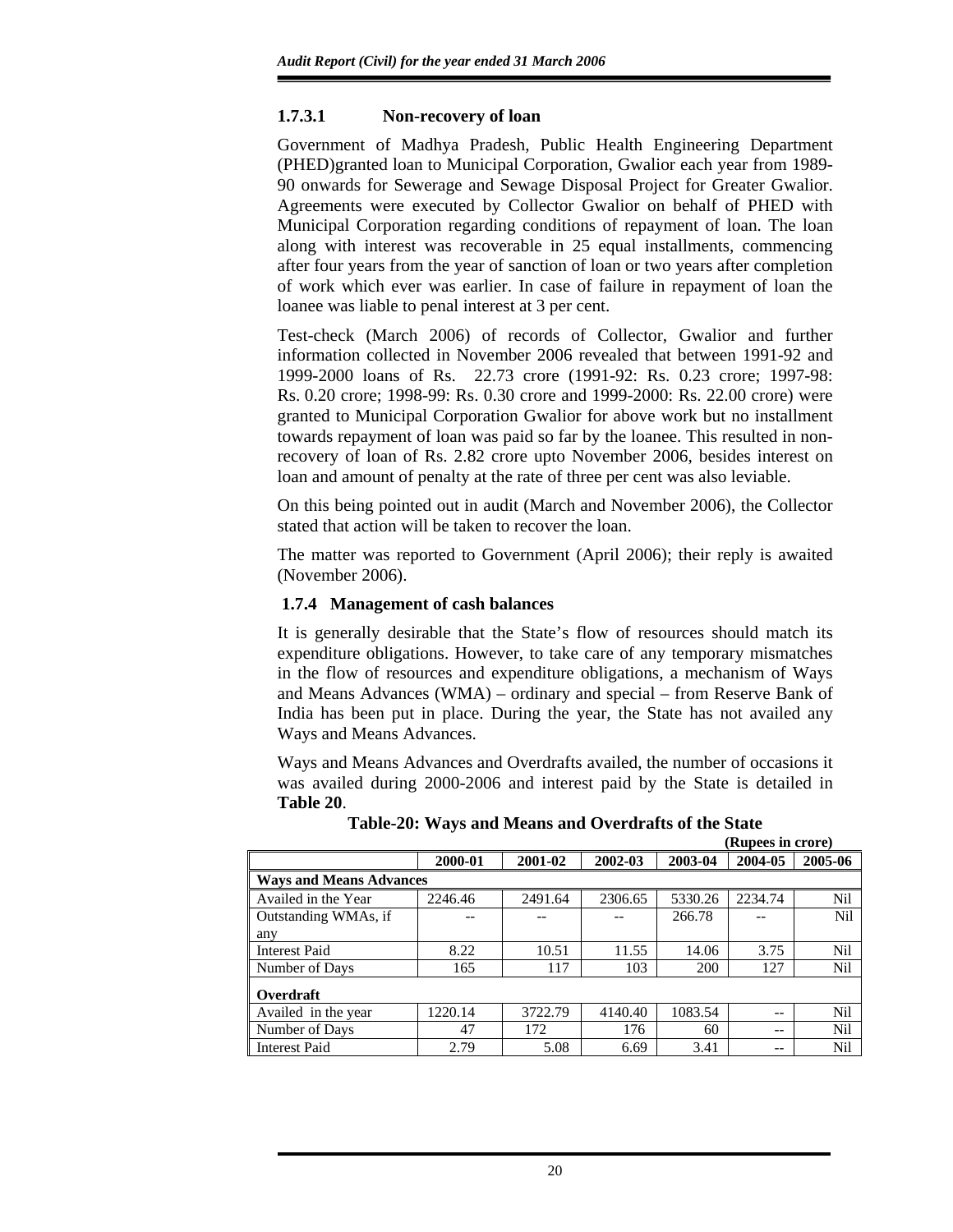### **1.8 Undischarged Liabilities**

The FRBM Act, 2005, describes "Total Liabilities" as the liabilities under the Consolidated fund of the State and the Public Accounts of the State and includes risk weighted guarantee obligations of the State Government where the principal and/or interest are to be serviced out of the State Budget.

# **1.8.1 Fiscal Liabilities – Public Debt and Guarantees**

There are two sets of liabilities namely, public debt and other liabilities. Public debt consists of internal debt of the State and is reported in the Annual Financial Statements under the Consolidated Fund – Capital Accounts. It includes market loans, special securities issued by RBI and loans and advances from the Central Government. The Constitution of India provides that a State may borrow, within the territory of India, upon the security of its Consolidated Fund, within such limits, as may from time to time, be fixed by the Act of its Legislature and give guarantees within such limits as may be fixed. Other liabilities, which are a part of public account, include deposits under small savings scheme, provident funds and other deposits.

**Table-21** gives the fiscal liabilities of the State, its rate of growth, ratio of these liabilities to GSDP, to revenue receipts and to own resources as also the buoyancy of fiscal liabilities with respect to these parameters.

|                                          | 2000-01 | 2001-02 | 2002-03 | 2003-04 | 2004-05 | 2005-06 |  |
|------------------------------------------|---------|---------|---------|---------|---------|---------|--|
| Fiscal Liabilities (Rupees in crore)     | 22548   | 26487   | 30340   | 37525   | 44235   | 49173*  |  |
| Rate of Growth (per cent)                | Neg.    | 17.46   | 14.55   | 23.68   | 17.88   | 11.16   |  |
| <b>Ratio of Fiscal Liabilities to</b>    |         |         |         |         |         |         |  |
| GSDP (per cent)                          | 25.49   | 32.58   | 36.55   | 37.14   | 40.99   | 45.09   |  |
| Revenue Receipts (per cent)              | 175.62  | 236.26  | 226.57  | 262.61  | 224.05  | 238.73  |  |
| Own Resources (per cent)                 | 306.19  | 421.70  | 388.97  | 453.80  | 361.54  | 434.28  |  |
| <b>Buoyancy of Fiscal Liabilities to</b> |         |         |         |         |         |         |  |
| GSDP (ratio)                             | 4       | 4       | 6.856   | 1.091   | 2.618   | 10.669  |  |
| Revenue Receipts (ratio)                 | 4       | 4       | 0.748   | 3.534   | 0.468   | 2.583   |  |
| Own Resources (ratio)                    | 4       | 4       | 0.601   | 3.940   | 0.372   |         |  |

**Table-21: Fiscal Liabilities – Basic Parameters** 

Includes Rs. 662 crore not yet apportioned between Madhya Pradesh and Chhattisgarh

♣ Growth of RR during 2000-01 and 2001-02 as also own receipts during 2000-01, 2001-02 and 2005-06 was negative.

Overall fiscal liabilities of the State increased from Rs. 22548 crore in 2000- 01 to Rs. 49173 crore in 2005-06. The increase of fiscal liabilities of Rs. 4938 crore during the year 2005-06 was mainly due to increase in internal debt of government (Rs. 4328 crore) i.e. mainly under market loans (Rs. 944 crore), loan from the national agriculture credit fund of the RBI (Rs. 399 crore) and NSS fund of Central Government (Rs. 2999 crore). The growth rate was 11.16 *per cent* during 2005-06 over previous year. The ratio of fiscal liabilities to GSDP also increased from 25.49 *per cent* in 2000-01 to nearly 45.09 *per cent* in 2005-06. These liabilities stood at 2.39 times the revenue receipts and 4.34 times of the States own resources as at the end of 2005-06. The fiscal liabilities had grown faster than the State's GSDP. The buoyancy of these liabilities with respect to GSDP during the year was 10.669 indicating that for each one *per cent* increase in GSDP, fiscal liabilities grew by 10.67 *per cent*  the buoyancy of fiscal liabilities to Revenue receipts increased from 0.468 in 2004-05 to 2.583 in 2005-06. The FRBM Act, 2005, prescribes the target to limit the liabilities so that total liabilities do not exceed 40 per cent of the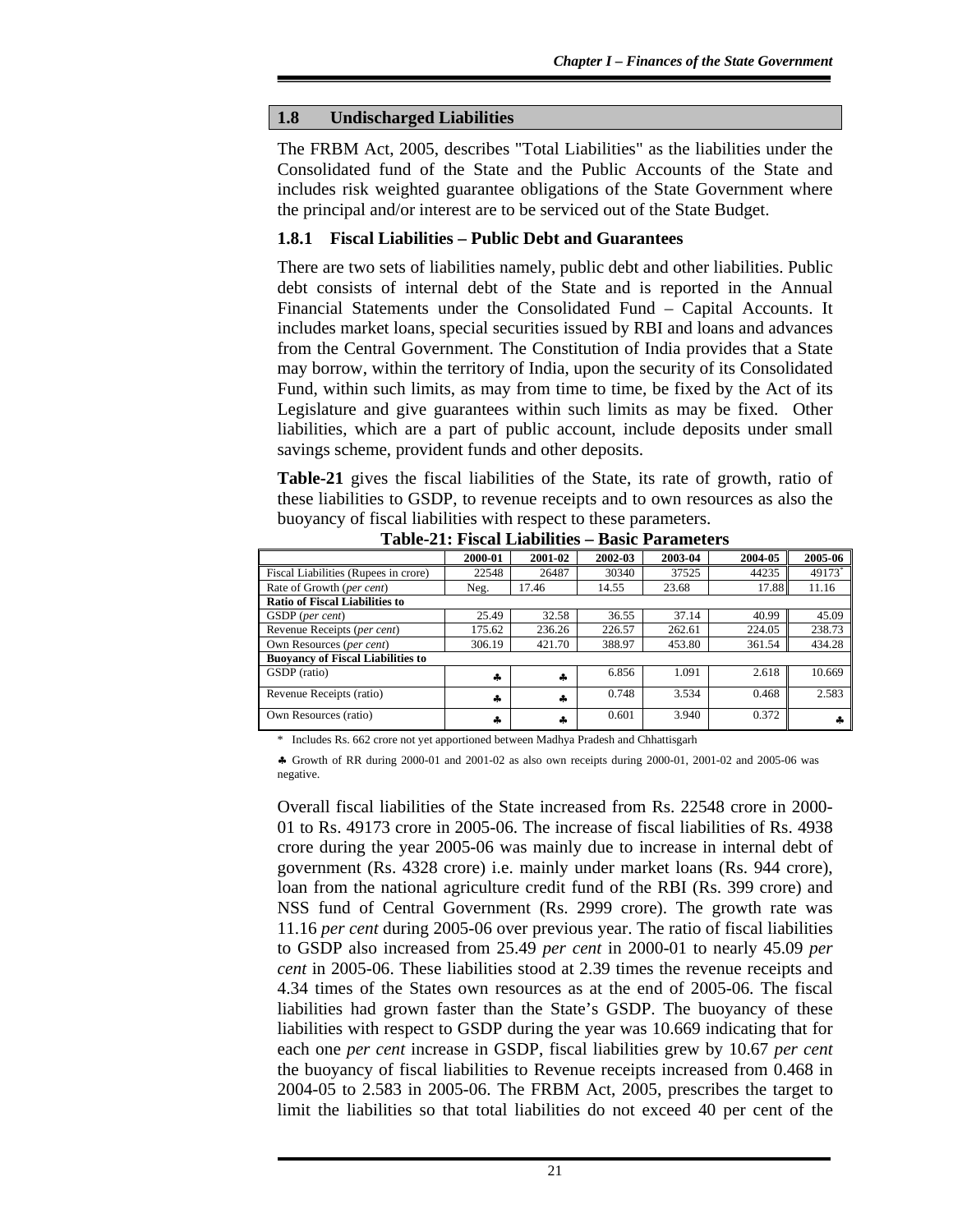estimated GSDP for that year within a period of 10 years i.e. 31 March 2015. During the year the fiscal liability was 45.09 per cent of the GSDP. The ratios of total liability to GSDP and Revenue receipts was 45.09 percent and 238.73 per cent respectively during 2005-06, which was less than estimated ratios of 52.35 percent and 278.03 per cent prescribed in fiscal situation statement.

# **1.8.2 Status of Guarantees – Contingent liabilities**

Guarantees are liabilities contingent on the Consolidated Fund of the State in case of default by the borrower for whom the guarantee has been extended.

As per Statement 6 of the Finance Accounts, the maximum amount for which guarantees were given by the State and outstanding guarantees at the end of year since 2000-01 is given in **Table 22.** 

|         |                          |                                            | (Rupees in crore)                                                   |
|---------|--------------------------|--------------------------------------------|---------------------------------------------------------------------|
| Year    | Max amount<br>guaranteed | <b>Outstanding amount of</b><br>guarantees | Percentage of maximum amount<br>guaranteed to total revenue receipt |
| 2000-01 | 9709.60                  | 467.43                                     | 75.62                                                               |
| 2001-02 | 9701.32                  | 471.49                                     | 86.53                                                               |
| 2002-03 | 11572.37                 | 584.65                                     | 86.41                                                               |
| 2003-04 | 12131.29                 | 973.72                                     | 84.89                                                               |
| 2004-05 | 12506.62                 | 2016.27                                    | 63.34                                                               |
| 2005-06 | 12636.80                 | 613.37*                                    | 61.35                                                               |

# **Table-22: Guarantees given by the Government of Madhya Pradesh**

*\* To the extent information was received* 

Guarantees have been given by the State government for the discharge of certain liabilities like loans raised by statutory corporations, Government companies. Joint Stock companies, Co-operative institutions, local bodies, firms and individuals etc. No limit has been fixed within which the government may give guarantee on the security of the consolidated fund of the State. During the year 2005-06 Rs. 12637 crore was guaranteed by the State government out of which Rs. 613 crore was outstanding at the end of the year. Out of Rs. 613 crore outstanding guarantee, Rs. 92 crore were outstanding as interest. The State Government has constituted a Guarantee Redemption Fund amounting to Rs. 1,04 crore during 2005-06. The FRBM Act, 2005 prescribes the fiscal target to limit annual incremental guarantees so as to ensure that the total guarantees do not exceed 80 per cent of the total revenue receipts in the year proceeding the current year. The maximum amount of Rs. 12637 crore guaranteed by the State Government during 2005-06 was 61.35 per cent of Revenue Receipt. If the contingent liability on account of outstanding amount of guarantee Rs. 613 crore are not met by the borrowers it will be a liability on the consolidated fund of State and the fiscal liability would thus increase to that extent. As a result, the debt GSDP ratio will be marginally increased to 45.65 percent.

No sinking fund for amortization of all loans including loans from bank, liabilities on account of NSS etc. has been set up by the State Government.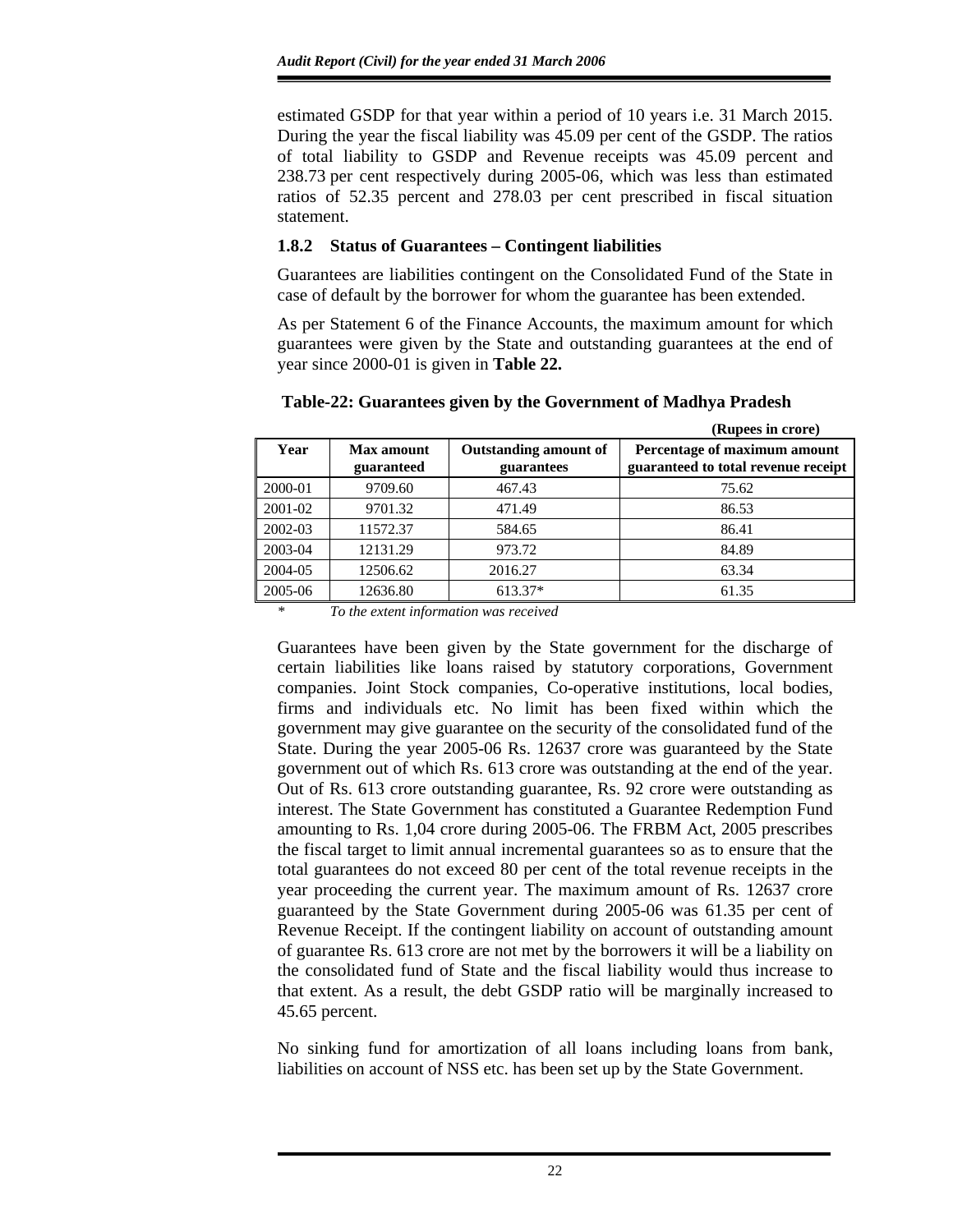## **1.8.3 Debt sustainability**

The debt sustainability is defined as the ability to maintain a constant debt-GDP ratio over a period of time. In simple terms, public debt is considered sustainable as long as the rate of growth of income exceeds the interest rate or cost of public borrowings subject to the condition that the primary balance is either positive or zero. Given the rate spread (GSDP growth rate – interest rate) and quantum spread (Debt\* rate spread), debt sustainability condition states that if quantum spread together with primary deficit is zero, debt-GDP ratio would be constant or sustainable. On the other hand, if PD>QS, debt-GDP ratio would be rising and if PD<QS, it would be falling.

|                                        | 2000-01    | 2001-02  | 2002-03    | 2003-04 | 2004-05   | 2005-06    |
|----------------------------------------|------------|----------|------------|---------|-----------|------------|
| <b>Weighted Interest Rate</b>          | 9.48       | 7.23     | 7.20       | 6.90    | 7.22      | 7.45       |
| <b>GSDP Growth</b>                     | $(-10.45)$ | $-)8.09$ | 2.12       | 21.70   | 6.83      | 1.05       |
| Interest spread                        | 0.97       | $-0.86$  | $(-)$ 5.08 | 14.80   | $-0.39$   | $(-) 6.40$ |
| <b>Fiscal Liabilities (Rs. Crores)</b> | 22548      | 26487    | 30340      | 37525   | 44235     | 49173      |
| <b>Quantum Spread (Rs Crores)</b>      | 219        | 228      | (-) 1541   | 5554    | $(-)$ 173 | $-3147$    |
| <b>Primary Deficit (Rs Crores)</b>     | 128        | 1391     | 1560       | 4117    | 2831      | 1149       |

**Table-23: Debt Sustainability–Interest Rate and GSDP Growth (in** *per cent***)** 

Except 2003-04, debt GSDP ratio had an increasing trend indicating nonsustainability of debt position of the State.

## **1.8.4 Net availability of funds**

Another important indicator of debt sustainability is the net availability of funds after the payment of the principal on account of earlier contracted liabilities and interest.

**Table-25** below gives the position of the receipt and repayment of internal debt and other fiscal liabilities of the State over the last six years.

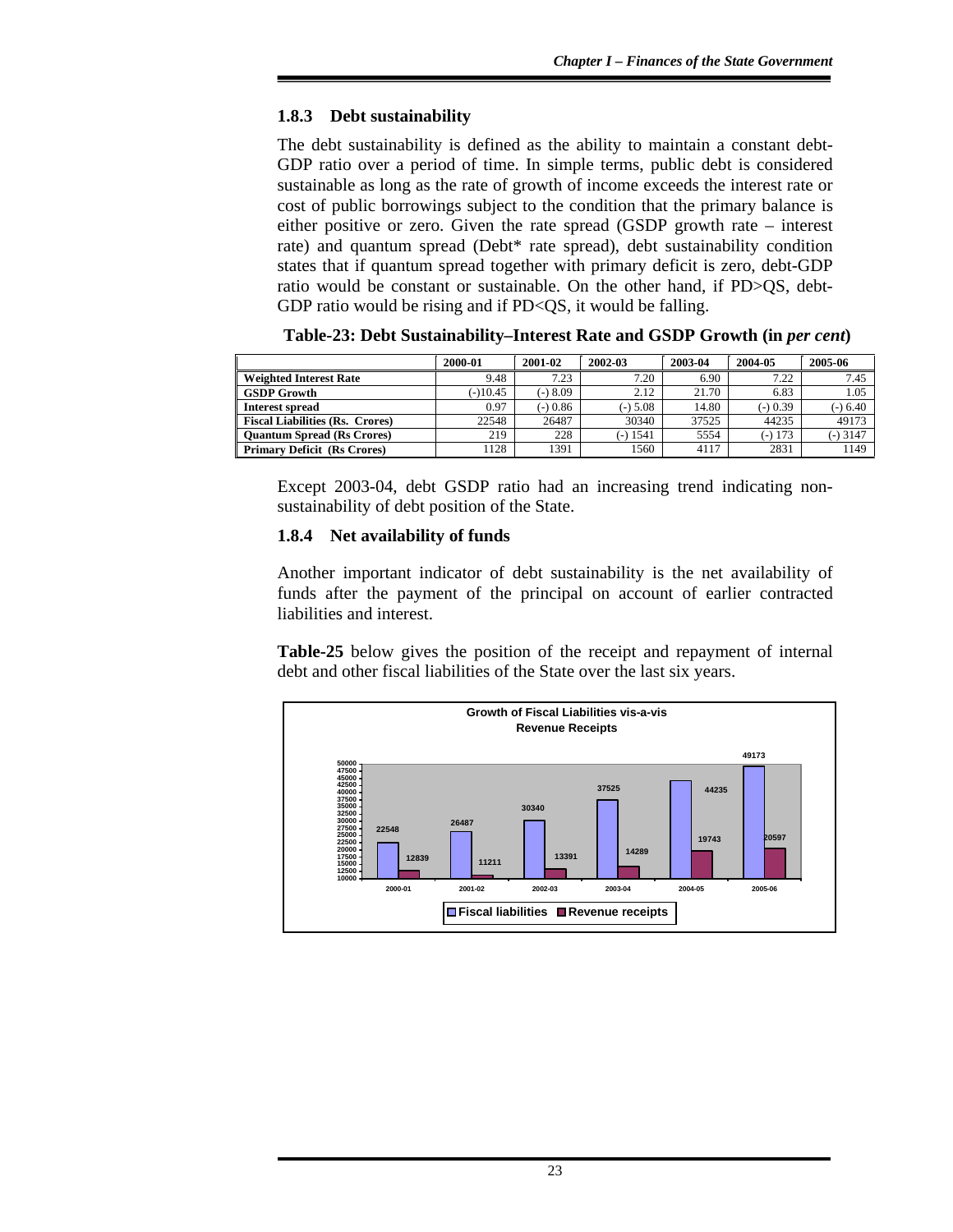|                                    |          |         |         |           |                | (Rupees in crore) |
|------------------------------------|----------|---------|---------|-----------|----------------|-------------------|
|                                    | 2000-01  | 2001-02 | 2002-03 | 2003-04   | 2004-05        | 2005-06           |
| <b>Internal Debt</b>               |          |         |         |           |                |                   |
| Receipt                            | 1876     | 1830    | 3169    | 7949      | 6968           | 4867              |
| Repayment (Principal + Interest)   | 843      | 906     | 1105    | 1857      | 3061           | 2806              |
| Net Fund Available                 | 1033     | 924     | 2064    | 6092      | 3907           | 2061              |
| Net Fund Available (per cent)      | 55       | 50      | 65      | 77        | 56             | 42                |
| <b>Loans and Advances from GOI</b> |          |         |         |           |                |                   |
| Receipt                            | 994      | 1451    | 1780    | 1723      | 1881           | 294               |
| Repayment (Principal + Interest)   | 1494     | 1368    | 2468    | 3158      | 3052           | 1115              |
| Net Fund Available                 | $(-)500$ | 83      | (-)688  | $(-)1435$ | (-)1171        | $(-)821$          |
| Net Fund Available (per cent)      | $(-)50$  | 6       | $(-)39$ | $(-)83$   | $(-)62$        | $(-)279$          |
| Other obligations                  |          |         |         |           |                |                   |
| Receipt                            | 1866     | 2625    | 3643    | 3922      | 3887           | 4574              |
| Repayment (Principal + Interest)   | 1947     | 1963    | 3363    | 4153      | 3801           | 3916              |
| Net Fund Available                 | $(-)81$  | 662     | 280     | $(-)231$  | 86             | 658               |
| Net Fund Available (per cent)      | $(-)4$   | 25      | 8       | $(-)6$    | $\overline{c}$ | 14                |
| <b>Total liabilities</b>           |          |         |         |           |                |                   |
| Receipt                            | 4736     | 5906    | 8592    | 13594     | 12736          | 9735              |
| Repayment (Principal + Interest)   | 4284     | 4237    | 6936    | 9168      | 9914           | 7837              |
| Net Fund Available                 | 452      | 1669    | 1656    | 4426      | 2822           | 1898              |
| Net Fund Available (per cent)      | 10       | 28      | 19      | 33        | 22             | 19                |

# **Table-25: Net Availability of Borrowed Funds**

The net funds available on account of internal debt and loans and advances from Government of India after providing for the interest and repayments and other obligations decreased from 22 per cent to 19 per cent during 2004-2006.

The State Government raised market loans of Rs. 1260.82 crore during the year. The average interest rate on borrowings during the year was 7.59 per cent whereas the State Government borrowed Rs. 3035.02 crore from National Small Savings Fund at the rate of 9.5 per cent per annum and Rs. 294 crore at the rate of 9 per cent per annum from Government of India. The State Government did not use the option of raising market borrowings at competitive rates through auctions.As on 31 March 2006, 44 per cent of the existing market loans of the State Government carried an interest rate exceeding 10 per cent. Thus, the effective cost of borrowings on their past loans is much higher than the rate at which Government is able to raise resources at present from the market. The maturity profile of the State Government market loans indicates that nearly one- third of the total market loans are repayable within the next five years while remaining two third loans are required to be repaid within 5 to 10 years. The receipt of Loans and Advances from Government of India has sharply decreased from Rs. 1881 crore in 2004-05 to Rs. 294 crore in 2005-06 due to less receipt under "Loan for State/Union Territories Plan Scheme" (Rs. 1330 crore) and Non-receipt of ways and means advances during the year 2005-06 as against Rs. 250 crore received in 2004-05. Similarly, the repayment has decreased from Rs. 3052 crore in 2004-05 to Rs. 1115 crore in 2005-06 under the same head as above.

## **1.9 Management of deficits**

The deficit in the Government accounts represents the gap between its receipts and expenditure. The nature of deficit is an indicator of the prudence of fiscal management of the Government. Further, the ways in which the deficit is financed and the resources raised are applied are important pointers to its fiscal health.

The revenue deficit of the State which indicates the excess of its revenue expenditure over revenue receipts increased from Rs. 2146 crore in 2000-01 to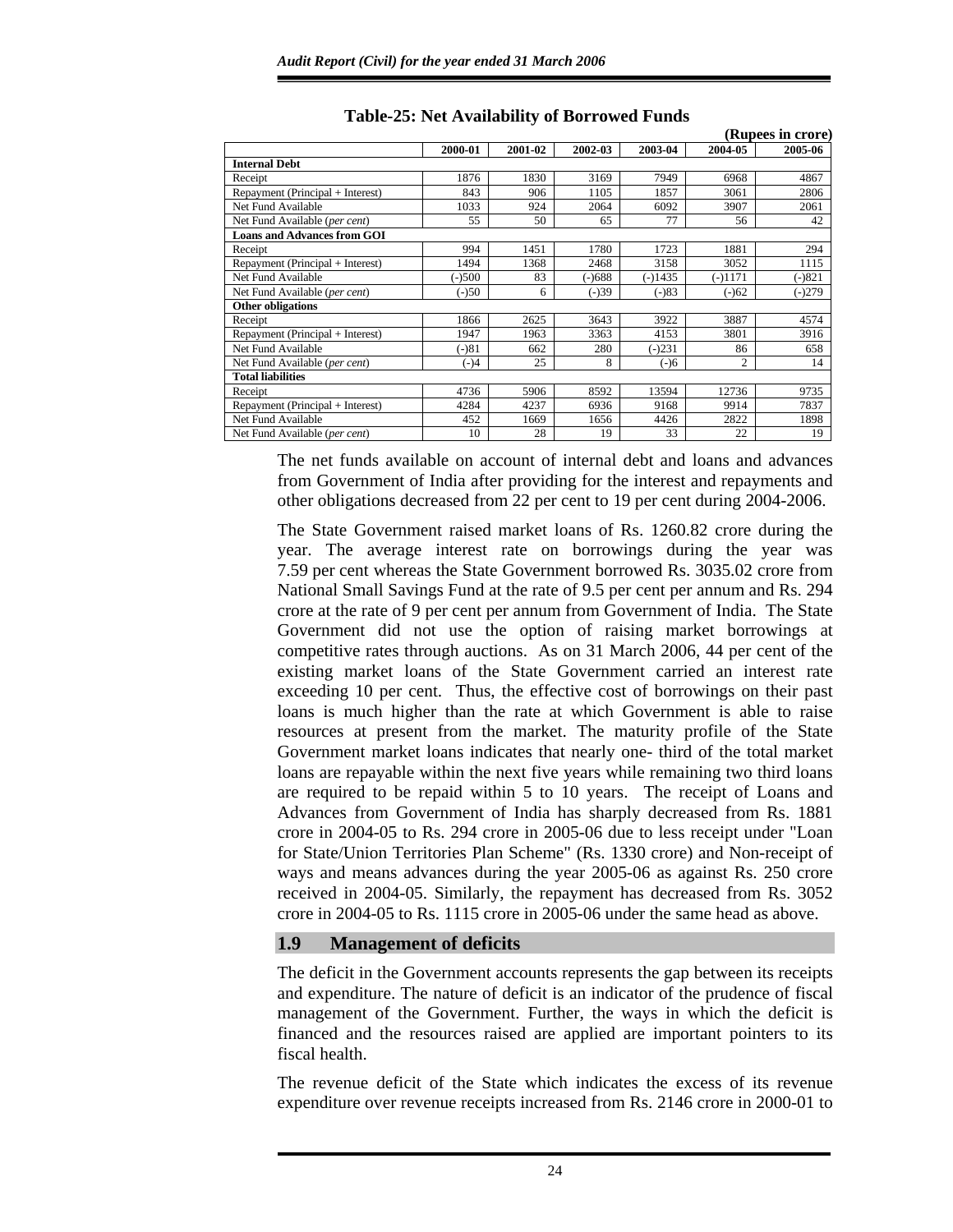Rs. 4476 crore in 2003-04. There were revenue surpluses of Rs. 1717 crore and Rs. 34 crore during 2004-05 and 2005-06 respectively. The fiscal deficit, which represents the total borrowing of the Government and its total resource gap, increased from Rs. 3539 crore in 2000-01 to Rs. 7323 crore in 2003-04 and decreased to Rs. 6492 crore and Rs. 4571 crore in 2004-05 and 2005-06 respectively. In the light of increase of 10.03 percent of Non Plan Revenue Expenditure during 2005-06 and decrease in interest payment by 6.53 per cent, the own tax GSDP ratio also increased from 7.20 percent in 2004-05 to 8.36 percent in 2005-06. The State also had a primary deficit of Rs. 1128 crore in 2000-01 which increased to Rs. 4117 crore in 2003-04 and decreased to Rs. 2831 crore and Rs. 1149 crore in 2004-05 and 2005-06 respectively as indicated in **Table-26.**

The ratio of revenue surplus to fiscal deficit was 0.74 *per cent* during 2005-06 indicating that nearly one percent of the borrowed funds were used for current consumption. As proportion to GSDP, fiscal deficit had reached 4.19 *per cent* in 2005-06.

| Tuble 20. Them modulated: Dusie I al amelic |            |          |            |            |            |                  |
|---------------------------------------------|------------|----------|------------|------------|------------|------------------|
| <b>Parameters</b>                           | 2000-01    | 2001-02  | 2002-03    | 2003-04    | 2004-05    | 2005-06          |
| Revenue deficit (-)/ Revenue                | $(-)$ 2146 | (-) 3158 | $(-)$ 1169 | $(-)$ 4476 | $(+)$ 1717 | $(+) 34@$        |
| Surplus $(+)$ (Rupees in crore)             |            |          |            |            |            |                  |
| <b>Fiscal deficit (Rupees in crore)</b>     | 3539       | 3645     | 4062       | 7323       | 6492       | 4571             |
| Primary deficit (Rupees in crore)           | 1128       | 1391     | 1560       | 4117       | 2831       | 1149             |
| <b>RD/GSDP</b> (per cent)                   | 2.43       | 3.89     | 1.41       | 4.43       | 1.59       | $0.03^{\degree}$ |
| FD/GSDP (per cent)                          | 4.00       | 4.48     | 4.89       | 7.25       | 6.02       | 4.19             |
| PD/GSDP (per cent)                          | 1.28       | 1.71     | 1.88       | 4.08       | 2.62       | 1.06             |
| <b>RD/FD</b> (per cent)                     | 60.64      | 86.64    | 28.78      | 61.12      | NA         | NA               |

**Table-26: Fiscal Imbalances: Basic Parameters** 



The FRBM Act, 2005 prescribes that State Government shall (i) reduce revenue deficit in each financial year as to eliminate it by 31 March 2009 and generate revenue surplus thereafter and (ii) reduce fiscal deficit in each Financial year so as to bring it down to not more than 3 *per cent* of GSDP by 31 March 2009. During 2005-06, there was revenue surplus of Rs. 34 crore and fiscal deficit was 4.19 per cent of GSDP as against estimated revenue deficit of Rs. 25 crore and fiscal deficit of 4.21 *per cent* of GSDP as per Macro Economic Framework Statement.

l \*

Figures pertains to Revenue surplus/GSDP.

Revenue Surplus is understated by Rs. 814.78 crore due to conversion of Investment under Rural Electrification Corporation into grant by State Government.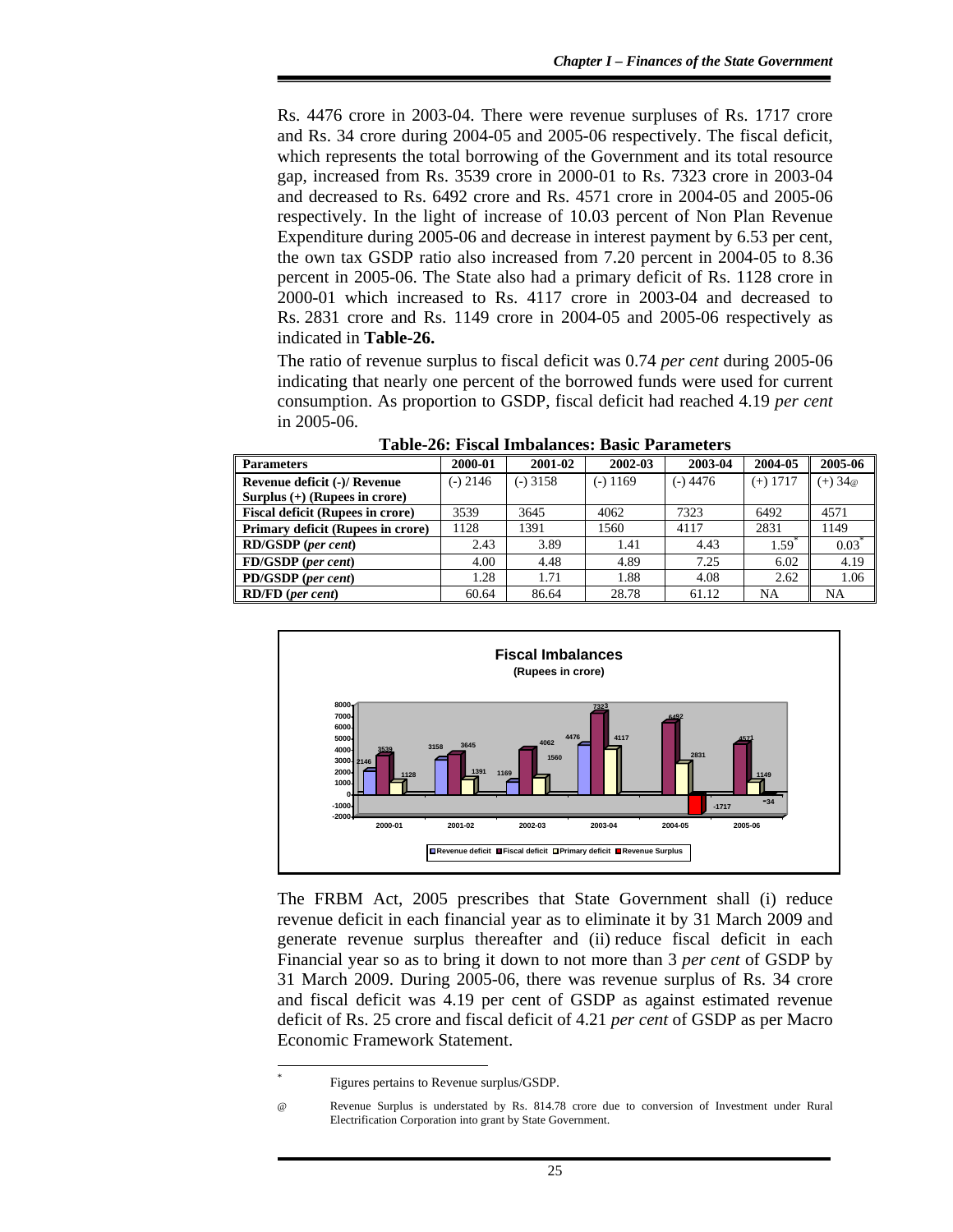Revenue Surplus of Rs. 34 crore was mainly due to increase in Revenue receipts under the Head Corporation Tax, Taxes on Income other than Corporation Tax, Taxes on Sales Trades etc, Interest Receipts and Power and decrease in expenditure on Interest Payment.

Decline in fiscal deficit during 2005-06 was mainly due to less disbursement of Loans and Advances and more recovery of borrowings. The surplus of Rs. 1717 crore during 2004-05 was overstated by Rs. 2749 crore due to adjustment of Grants given to MPSEB in 2003-04 into loans to MPSEB by per contra credit to 0801-Power. During 2005-06, FD and PD has also improved due to substantial recovery and less disbursement of loans and less interest payment.

#### **1.10 Fiscal Ratios**

The finances of a State should be sustainable, flexible and non-vulnerable. **Table-27** below presents a summarized position of Government finances over 2000-2006, with reference to certain key indicators that help to assess the adequacy and effectiveness of available resources and their applications, highlights areas of concern and captures its important facets.

| <b>Fiscal Indicators</b>                              | 2000-01   | 2001-02   | 2002-03 | 2003-04   | 2004-05             | 2005-06  |
|-------------------------------------------------------|-----------|-----------|---------|-----------|---------------------|----------|
| I<br><b>Resource Mobilisation</b>                     |           |           |         |           |                     |          |
| Revenue Receipt/GSDP                                  | 14.52     | 13.79     | 16.13   | 14.14     | 18.29               | 18.88    |
| Revenue Buoyancy                                      | Neg.      | Neg.      | 9.166   | 0.309     | 5.588               | 4.130    |
| Own Tax/GSDP                                          | 6.38      | 5.76      | 7.43    | 6.72      | 7.2                 | 8.36     |
| $\Pi$<br><b>Expenditure Management</b>                |           |           |         |           |                     |          |
| <b>Total Expenditure/GSDP</b>                         | 18.53     | 20.23     | 21.08   | 21.43     | 24.36               | 25.69    |
| <b>Total Expenditure/Revenue Receipts</b>             | 127.66    | 146.67    | 130.65  | 151.50    | 133.15              | 136.03   |
| Revenue Expenditure/Total Expenditure                 | 91.42     | 87.38     | 83.22   | 86.68     | 68.57               | 73.39    |
| Salary & Wage expenditure on <sup>**</sup> Social and | <b>NA</b> | <b>NA</b> | NA      | NA        | NA                  | 15.54    |
| Economic Services / Revenue Expenditure               |           |           |         |           |                     |          |
| Non-Salary & Wage expenditure on Social and           | NA        | NA        | NA      | NA        | NA                  | 73.72    |
| Economic Services / Revenue Expenditure               |           |           |         |           |                     |          |
| Capital Expenditure/Total Expenditure                 | 6.77      | 8.95      | 14.03   | 12.38     | 18.83               | 23.64    |
| Capital Expenditure on Social and Economic            | 6.67      | 8.81      | 13.82   | 12.20     | 18.27               | 23.20    |
| Services/Total Expenditure.                           |           |           |         |           |                     |          |
| Buoyancy of TE with RR                                | 4         | 4         | 0.328   | 3.541     | 0.561               | 1.523    |
| Buoyancy of RE with RR                                | ÷         | ÷         | 0.067   | 4.310     | 4                   | 3.256    |
| Ш<br><b>Management of Fiscal Imbalances</b>           |           |           |         |           |                     |          |
| Revenue deficit (Rs in crore)                         | 2146      | 3158      | 1169    | 4476      | $1717$ <sup>#</sup> | $34^{#}$ |
| Fiscal deficit (Rs in crore)                          | 3539      | 3645      | 4062    | 7323      | 6492                | 4571     |
| Primary Deficit (Rs in crore)                         | 1128      | 1391      | 1560    | 4117      | 2831                | 1149     |
| Revenue Deficit/Fiscal Deficit                        | 60.64     | 86.64     | 28.78   | 61.12     | NA                  | NA       |
| IV<br><b>Management of Fiscal Liabilities</b>         |           |           |         |           |                     |          |
| <b>Fiscal Liabilities/GSDP</b>                        | 25.49     | 32.58     | 36.55   | 37.14     | 40.99               | 45.09    |
| <b>Fiscal Liabilities/RR</b>                          | 175.62    | 236.26    | 226.57  | 262.61    | 224.05              | 238.73   |
| Buoyancy of FL with RR                                | å,        | ÷         | 0.748   | 3.534     | 0.468               | 2.583    |
| Buoyancy of FL with Own Receipts                      | ÷         | ÷         | 0.601   | 3.940     | 0.372               | ቆ        |
| Primary deficit vis-à-vis quantum spread              | 0.25      | 0.34      | 1.01    | $(-)0.74$ | 16.37               | 0.37     |
| Net Funds Available                                   | 10        | 28        | 19      | 33        | 22                  | 19       |
| V<br><b>Other Fiscal Health Indicators</b>            |           |           |         |           |                     |          |
| Return on Investment                                  | 0.11      | 0.02      | 0.39    | 0.48      | 0.06                | 0.08     |
| Balance from Current Revenue(Rs in crore)             | $(-)793$  | $(-)1811$ | 791     | $(-)3057$ | 2909                | 2081     |
| Financial Assets/Liabilities                          | 0.80      | $0.71^*$  | $0.71*$ | $0.65*$   | $0.75*$             | $0.77*$  |

| Table-27: Indicators of Fiscal Health (in <i>per cent</i> ) |  |  |
|-------------------------------------------------------------|--|--|
|-------------------------------------------------------------|--|--|

# Pertains to Revenue Surplus ♣ Growth of RR and own receipts during 2000-01 and 2001-02, of RE during

2004-05 as also of own receipts during 2000-01, 2001-02 and 2005-06 was negative.

Debt/GSDP ratio showed increasing trend during 2000-06. This ratio during the year has increased from 40.99 *per cent* in 2004-05 to 45.09 *per cent* in

<sup>\*\*</sup> Salary Expenditure only

<sup>\*</sup> Assets and some of the liabilities are yet to be apportioned and transferred to Chhattisgarh